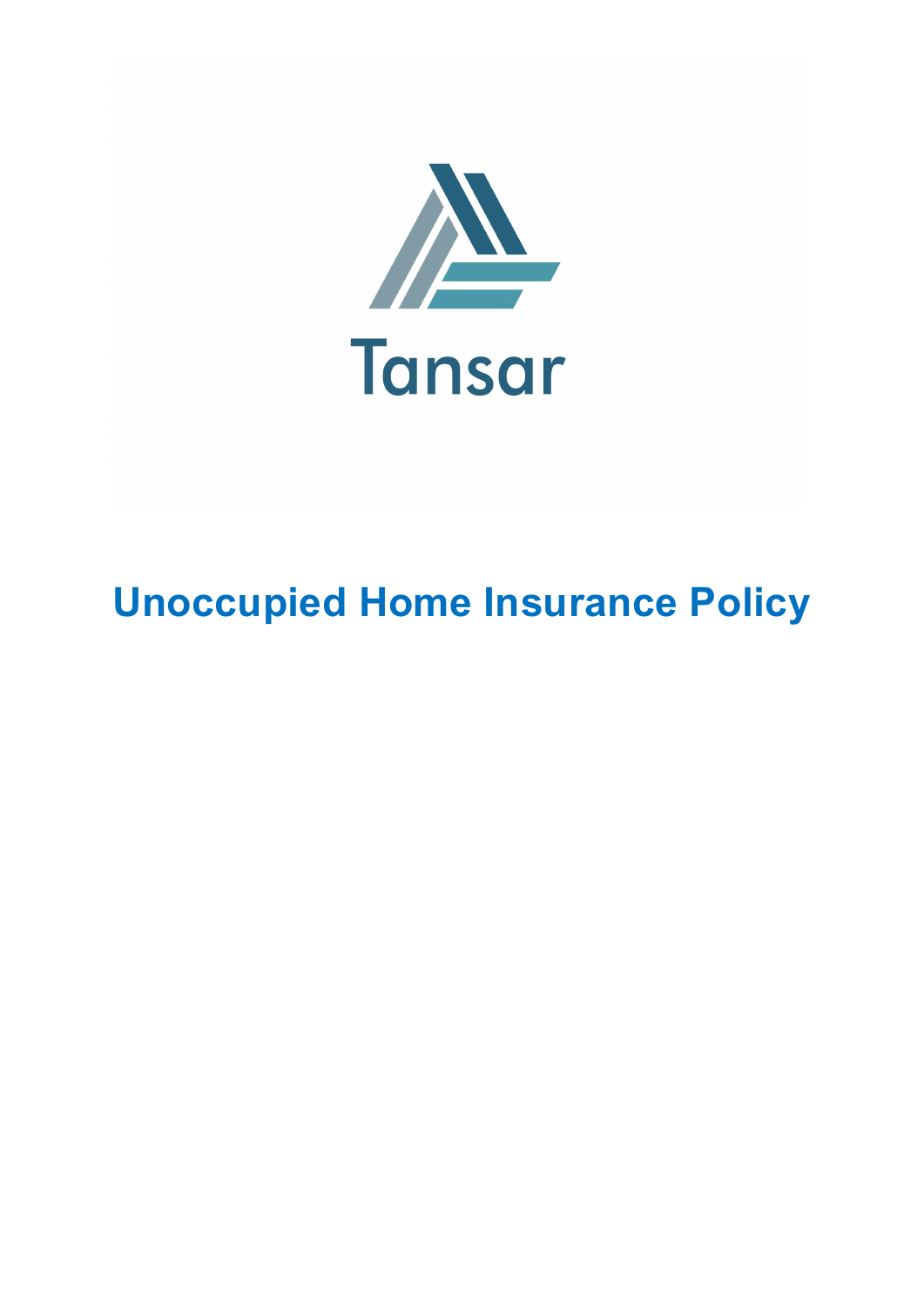# Important Information

You must read this document in conjunction with Your Policy Schedule and any Endorsements. If any information contained in these documents is incorrect, please contact Your Broker as soon as possible . You must also notify Your Broker of any other alterations required to Your policy as soon as possible.

We will pay for any loss, damage, injury, costs or liability described in Your Policy arising from events happening during the Period of Insurance shown in Your Policy Schedule for which You have paid and We have accepted the premium.

If You are involved in an incident likely to result in a claim under this policy, please refer to our claims procedure at the end of this booklet.

# Contract of Insurance

The contract does not give, or intend to give, rights to anyone else. No-one else has the right to enforce any part of this contract.

This document, Your Policy Schedule and any Endorsements set out what is and what is not covered. They all form the contract of insurance between You and Insurers and should be read together.

Please check that they meet Your needs and that You understand them.

This contract is subject to English law unless both parties agree otherwise. This contract is written in English and all communications about it will be conducted in English.

If You have any questions about these documents, please contact the Broker who arranged the policy for You, who will be pleased to help You.

 $M$  Vinh

Mike Fenton Director Tansar Holdings Ltd

# The Underwriters

This insurance is underwritten by the Insurance Company or Lloyd's syndicate whose name is specified in the Policy Schedule and administered on their behalf by Tansar Holdings Limited.

Tansar Holdings Limited are appointed representatives of Prestige Underwriting Services Limited who are authorised and regulated by the Financial Conduct Authority. FRN 730782. You can confirm this on the Financial Services Register by visiting www.fca.org.uk or by contacting them on 0800 111 6768. Tansar Holdings Limited is registered in England under company number 09841384. Registered Office: West House, 34 Broomfield Road, Chelmsford, Essex, CM1 1SW.

# Data Protection Notice

This Data Protection Notice explains how We may use Your details. It tells You about the registers and databases that We and others have in place, which help to detect and prevent fraudulent applications and claims, and must be shown to any party related to this insurance.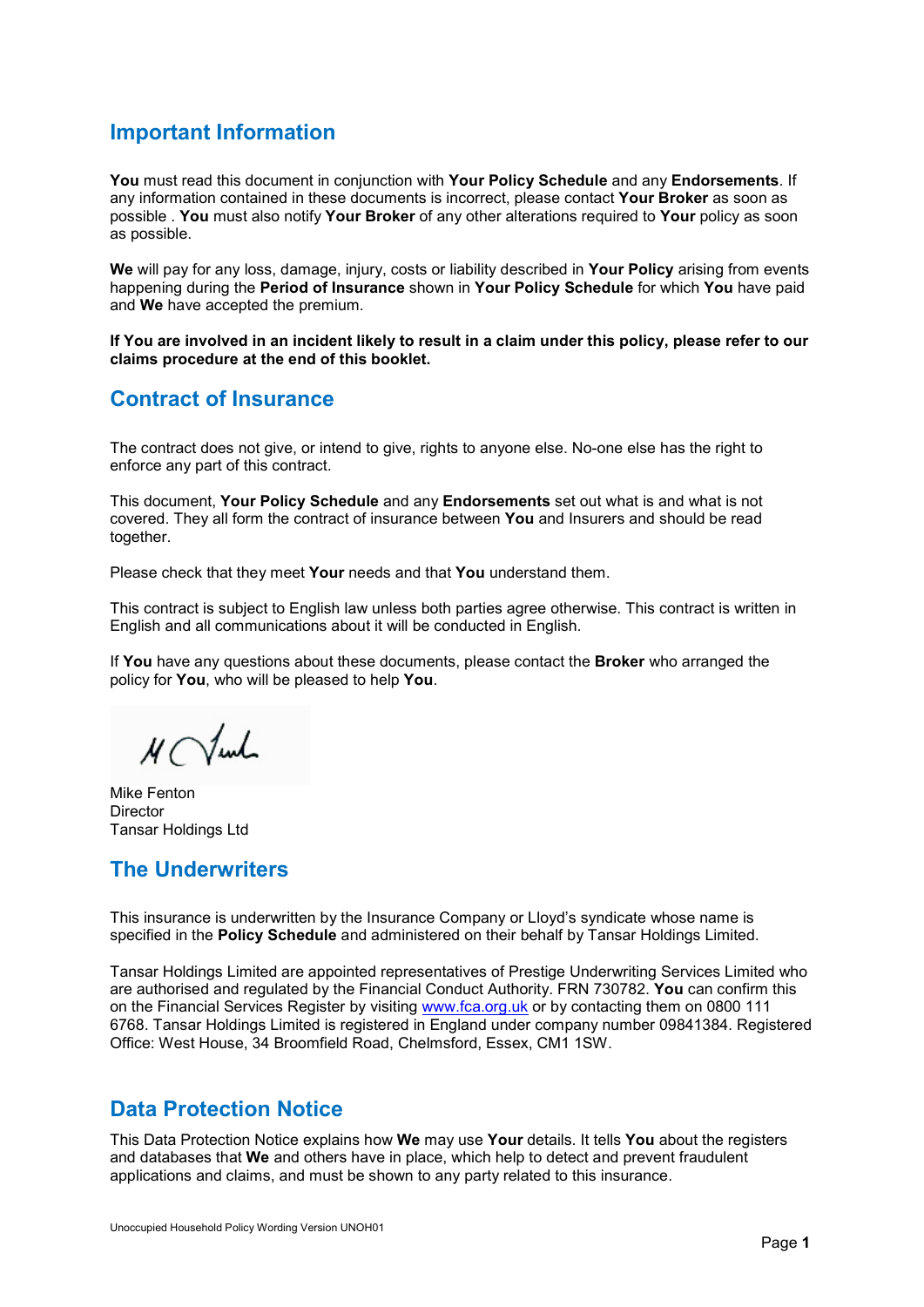All phone calls relating to applications and claims may be monitored and recorded and the recordings used for fraud prevention and detection, training and quality control purposes.

Subject to the provisions of the Data Protection Act 1998, You are entitled to receive a copy of the information We hold about You. You may be charged a fee for this. Such requests should be made to:

The Data Protection Officer Tansar Holdings Limited 10 Governors Place **Carrickfergus** Co. Antrim BT38 7BN

Any information You give to Us will be used by Us and other parties involved in the normal administration of Your Insurance. We may also share Your information with other Group Companies.

For more information on the Data Protection Act You may also write to the Office of the Information Commissioner at:

Wycliffe House Water Lane Wilmslow **Cheshire** SK9 5AF Tel: 0303 123 1113 or 01625 54 57 45 E-mail: mail@ico.gsi.gov.uk

### Detecting and Preventing Fraud

In order to keep premiums as low as possible for all of our customers. We participate in a number of industry initiatives to aid the prevention and detection of crime, especially insurance related fraud. We pass information to the Claims and Underwriting Exchange Register operated by Insurance Database Services Ltd (IDS Ltd) and the UK Police. We may search these registers and any other relevant databases in order to make decisions regarding the provision and administration of insurance and, when You make a claim, to validate Your claims history or that of any person or property likely to be involved in the claim.

As part of our anti-fraud processes, information will be passed to third party credit reference agencies for the purposes of identity verification only. As part of the identity verification process, Your information will be checked against a range of databases/registers and a 'soft footprint' will be left on Your credit file for a period of 12 months. Unlike standard credit checks, soft footprints do not affect Your credit score and You are the only person who can view them on Your credit report.

# Employers' Liability Tracing Office Notice

Certain information relating to Your insurance certificate or policy, namely:

- $\bullet$  the policy number(s),
- employers' names and addresses (including subsidiaries and any relevant changes of name),
- coverage dates, and
- the Employers' Reference Numbers (ERN) provided by Her Majesty's Revenue and Customs and Companies House Reference Numbers

will be provided to the Employers' Liability Tracing Office, (the "ELTO") and added to the Employers' Liability Database (ELD).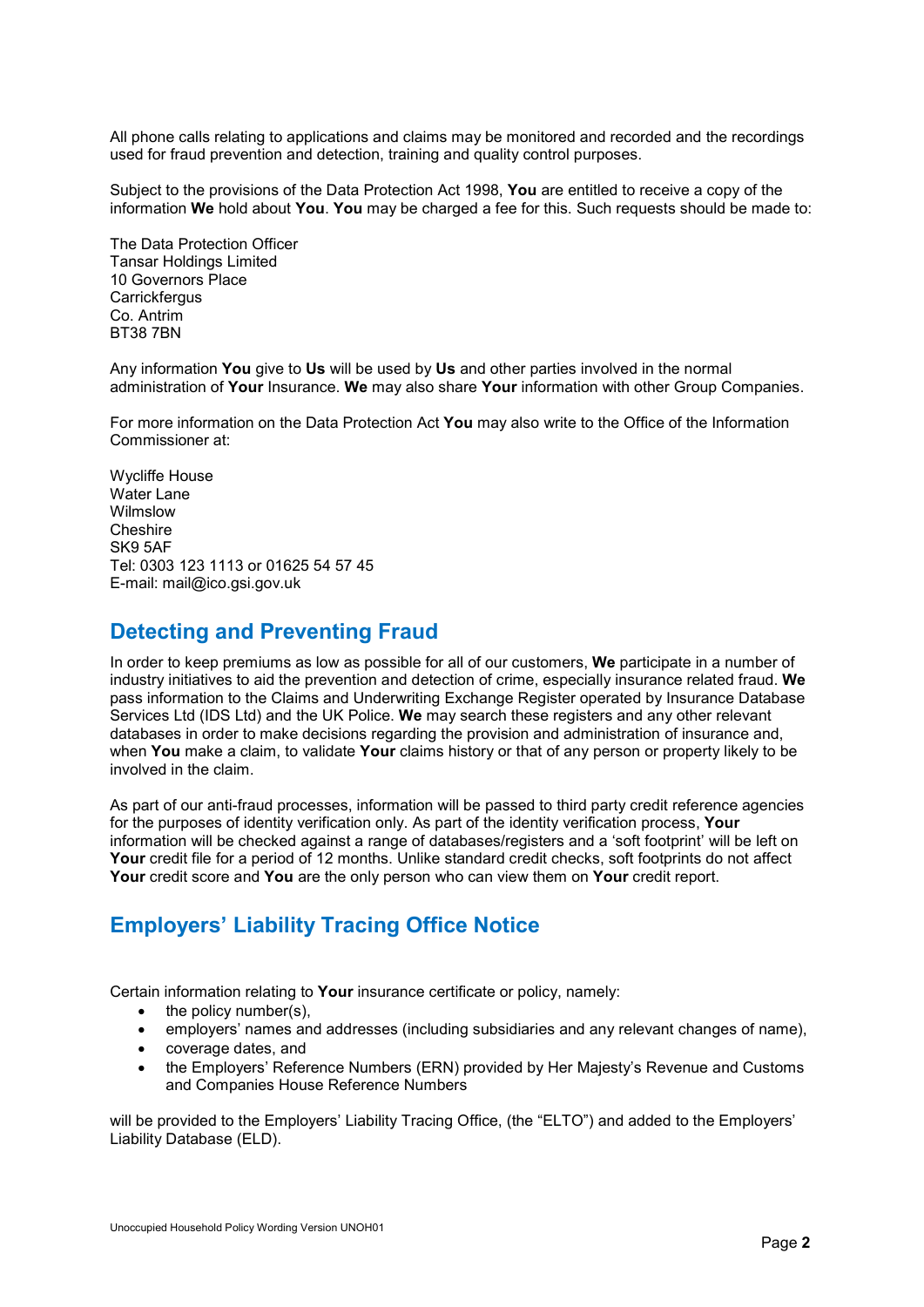It is understood by You that the above named information provided to Us will be processed by Us, for the purpose of providing the ELD, in compliance with the provisions of the Employers' Liability Insurance: Disclosure by Insurers Instrument 2010.

The ELTO may provide such information to third parties to assist individuals with claims arising out of their course of employment in the United Kingdom for employers carrying on, or who carried on, business in the United Kingdom, to identify an insurer or insurers that provided employers' liability insurance.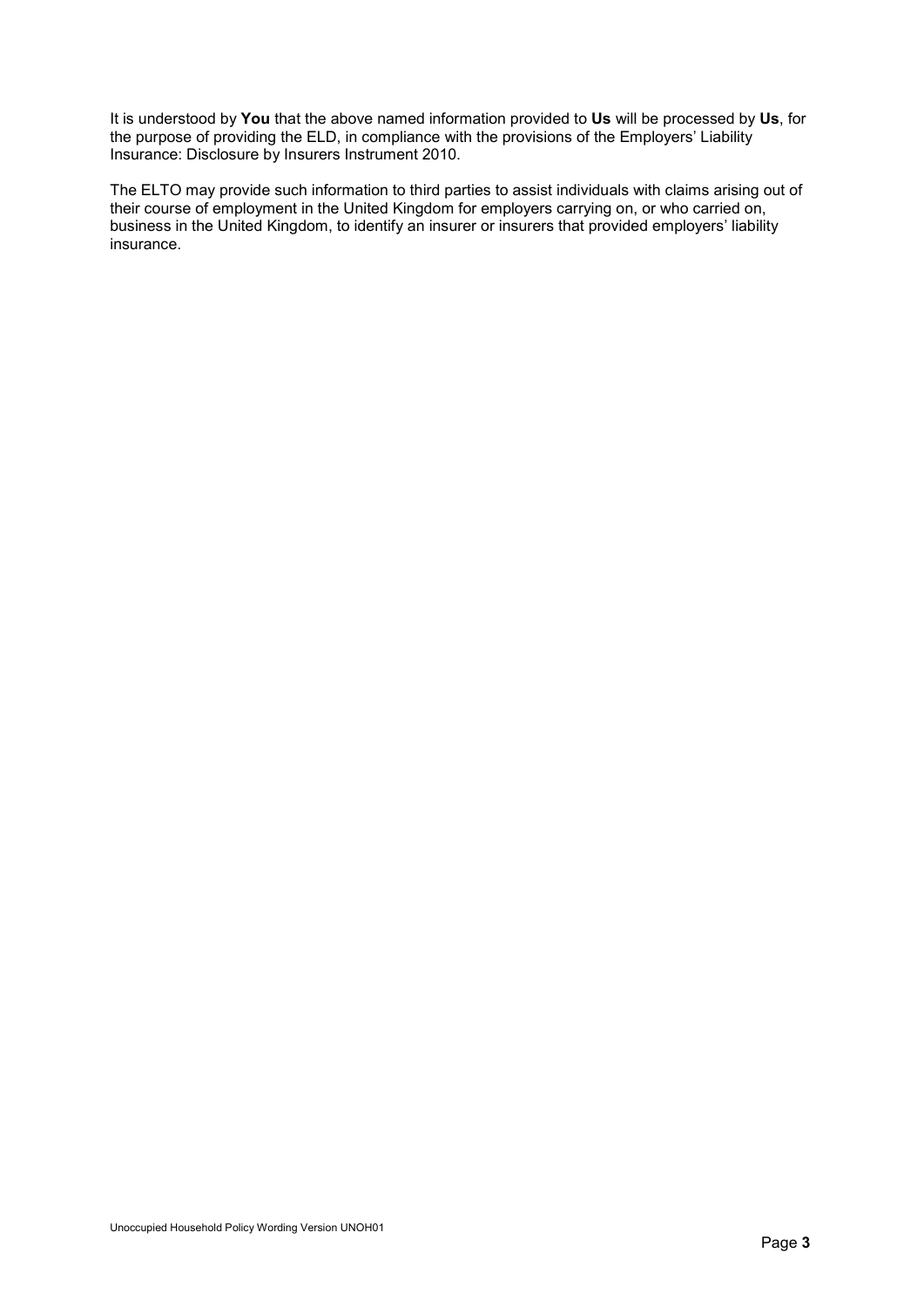# **Contents**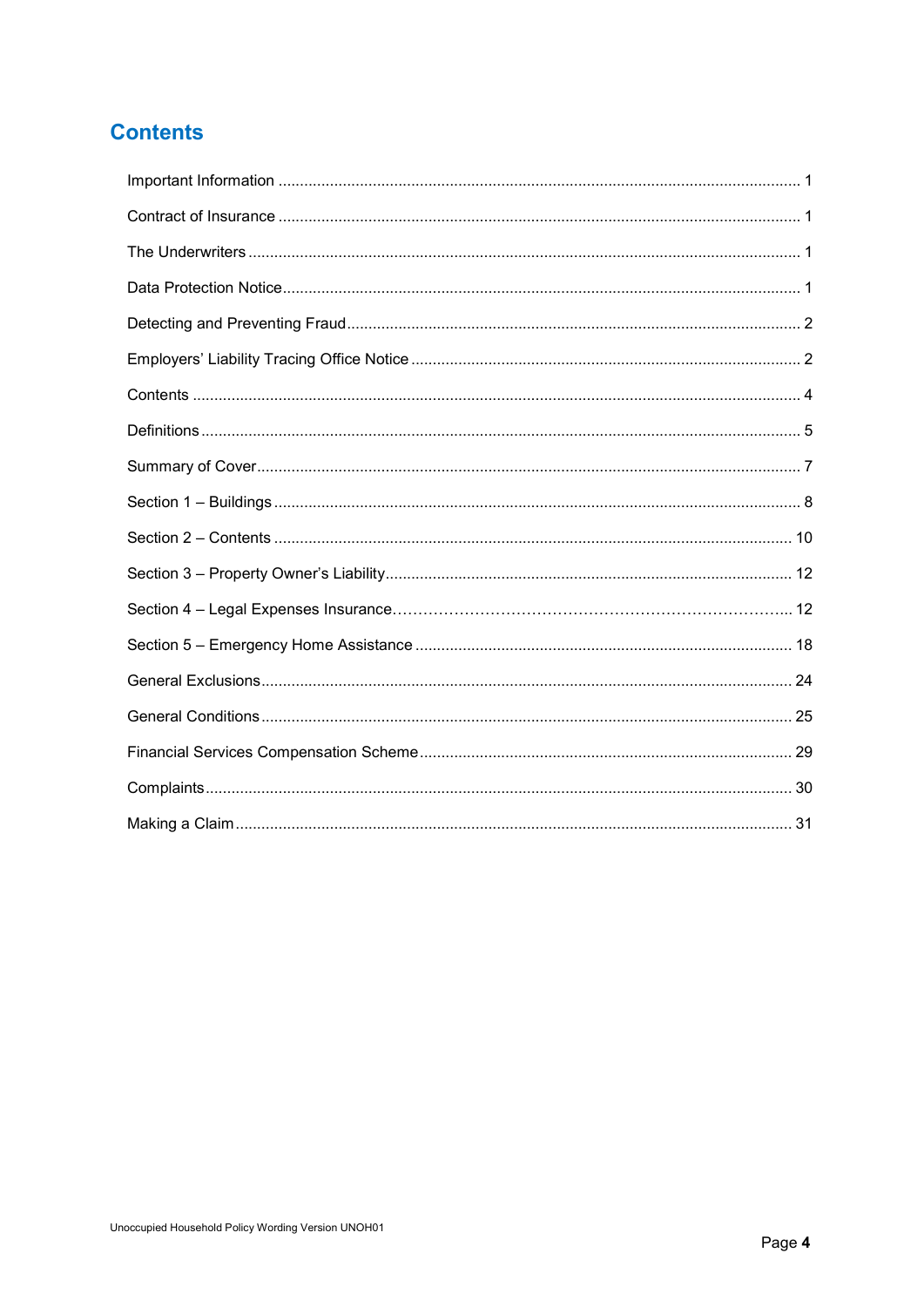# **Definitions**

The following words or phrases appear throughout this policy booklet and have the same meaning as described below. Therefore You must refer to this section where such words or phrases appear.

You/Your - the person named as the 'insured' or 'policyholder' on the Policy Schedule,

Your Family -Your spouse or partner who lives at the same address as You and shares financial responsibilities, Your children, parents and other relatives who normally live with you permanently.

We/Us – Tansar Holdings Limited on behalf of the Insurance Company or Lloyd's syndicate which covers You and whose name is specified in the Policy Schedule.

Accidental Damage - means sudden and as a result of an external visible and violent cause.

Bodily Injury – Death, injury, illness or disease.

Broker – a representative authorised by Us to sell and administer our insurance policies.

Buildings – The Home and its permanent fixtures and fittings (including fixed tanks providing fuel to the Home), swimming pools, permanently fixed hot tubs & jacuzzis, paths, drives, terraces, walls, hedges, gates and fences all contained within the boundaries of the Land.

Computer Virus - means a set of corrupting, harmful or otherwise unauthorised instructions or code including a set of maliciously introduced unauthorised instructions or code, programmatic or otherwise, that propagate themselves through a computer system or network of whatsoever nature. Computer Virus includes but is not limited to 'Trojan Horses', 'worms' and 'time or logic bombs'.

Contents – Household goods, furniture and furnishings. The term Contents does not include:- any permanent fixtures and fittings, Valuables, pedal cycles, personal effects or clothing or Money and documents of any kind, any living creature, aircraft, hovercraft, watercraft, mechanically propelled vehicles (other than domestic gardening machines), motorcycles, caravans, trailers, trailer tents and their parts and accessories, property held in connection with your trade, profession, business or occupation.

Domestic Employee – Employed by the landlord for domestic services, i.e. cleaning, maintenance.

Electronic Data - means facts, concepts and information converted to a form useable for communications, interpretation or processing by electronic and electromechanical data processing or electronically controlled equipment and includes programmes, software and other coded instructions for the processing and manipulation of data or the direction and manipulation of such equipment

Endorsements/Clauses – Any variation or addition to the terms of the Policy.

Excess – The first part of any claim which You must pay as shown in Your Policy Schedule.

Heave – Upward movement of the ground beneath the Buildings caused by the soil expanding.

Home – The Unoccupied private dwelling and its domestic outbuildings and garages at the address shown in the Policy Schedule.

Index Linking (Buildings) – The adjusting of sums insured in line with the House Rebuilding Cost Index prepared by the Royal Institution of Chartered Surveyors. Should this index not be available another appropriate index will be used.

Index Linking (Contents) – The adjusting of sums insured in line with the Retail Price Index (consumer durables section). Should this index not be available another appropriate index will be used.

Land – The land belonging to the Home.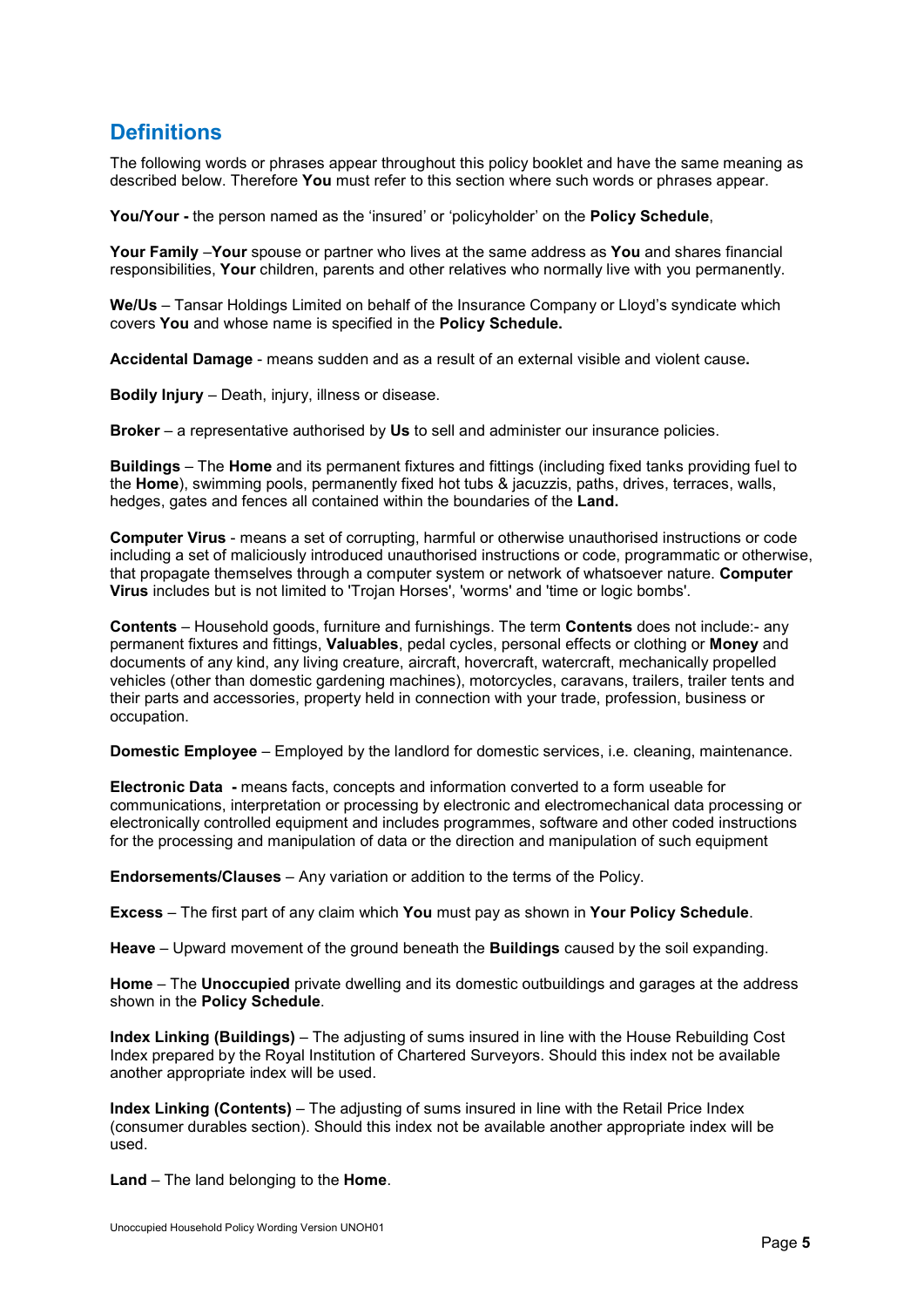Landslip – Downward movement of sloping ground.

Money – Cash, cheques, postal or money orders, travellers cheques, savings bonds and certificates, travel tickets, luncheon vouchers, gift tokens and current postage stamps (face value only).

Period of Insurance – the period of time specified in Your Policy Schedule during which this policy is effective and for which You have paid or have agreed to pay the premium.

Policy Schedule – a document which states the details of You, the property insured, the Period of Insurance, the insurance cover in force and any Endorsements which apply to the policy.

Pro - Rata – where a calculation is made proportionately.

Settlement – The natural downward movement of new properties due to compression of the soil under their own weight within 10 years of construction.

Subsidence – Downward movement of the ground beneath Your Buildings other than by Settlement.

Territorial Limits – England, Northern Ireland, Scotland, Wales, the Isle of Man and the Channel Islands.

United Kingdom - England, Northern Ireland, Scotland and Wales

Unoccupied – a) Insufficiently furnished for normal occupation, or b) Furnished for normal occupation, but has not been lived in for more than 60 consecutive days.

Extra Information – By 'lived in' we mean that day-to-day activities such as bathing, cooking, eating and sleeping are regularly carried out in the Home.

Valuables – Jewellery, gold, silver, precious metals, clocks and watches, coin collections, medal and stamp collections, works of art, furs.

Wear and Tear - a reduction in value through age, natural deterioration, ordinary use, depreciation due to use, damage by exposure to the light, lack of maintenance or damage which happens gradually over a period of time. Examples of things that are likely to be affected include fencing, flat roofs, carpets and flooring and clothing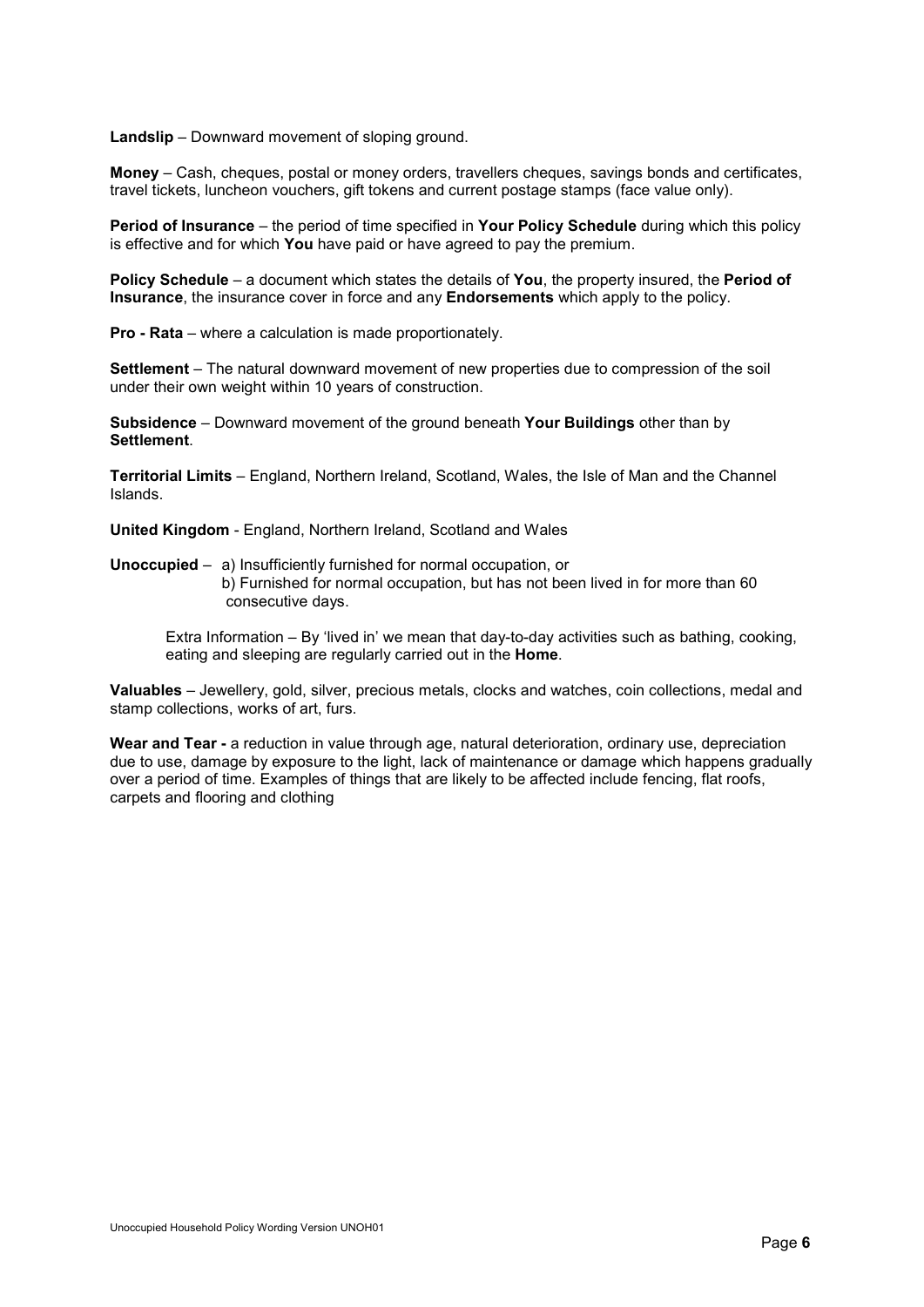# Summary of Cover

The table below shows the sections of this policy booklet which apply in accordance with the level of cover stated in Your Policy Schedule:

|                                              | <b>Cover Applicable</b> |                      |                      |
|----------------------------------------------|-------------------------|----------------------|----------------------|
| <b>Section Description</b>                   | <b>Buildings Only</b>   | <b>Contents Only</b> | <b>Buildings and</b> |
|                                              |                         |                      | Contents             |
| <b>Section 1 - Buildings</b>                 | Yes                     | N/A                  | Yes                  |
| <b>Section 2 - Contents</b>                  | No                      | N/A                  | Yes                  |
| <b>Section 3 - Property Owners Liability</b> | Yes                     | N/A                  | Yes                  |
| <b>Section 4 - Family Legal Protection</b>   | Option                  | N/A                  | Option               |
| <b>Section 5 - Emergency Home Assistance</b> | Option                  | N/A                  | Option               |

The sections entitled 'General Exclusions' and 'General Conditions' within this booklet apply to Your policy whatever cover You have.

Your Policy Schedule provides details of any special cover, Excesses, Endorsements or exclusions which apply to Your policy.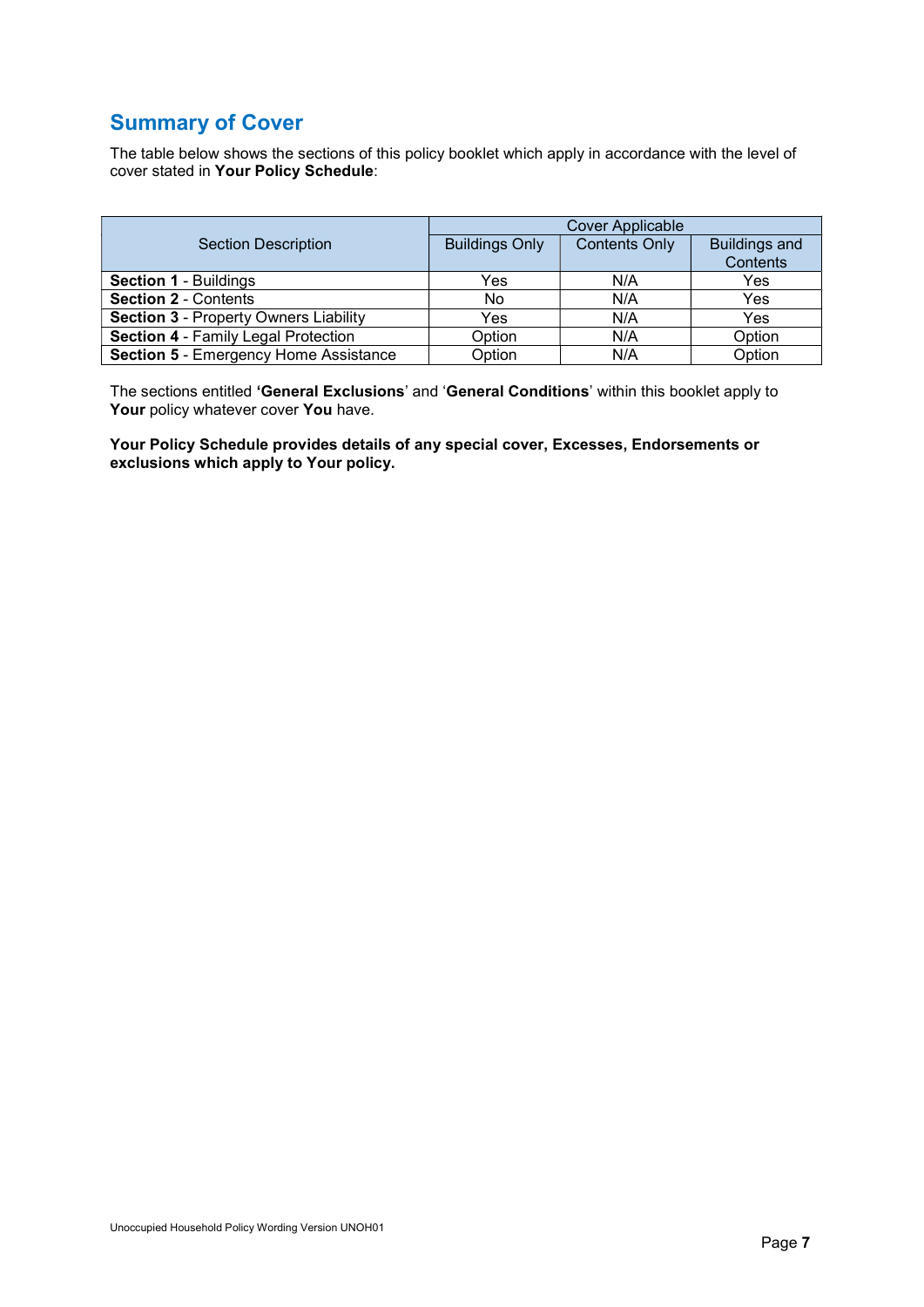# Section 1 – Buildings

Important Information – Under this section in the event of any claim We will not pay any Excesses as shown in the Policy Schedule against the Buildings section.

#### What IS covered under this Section

#### 1.1 Loss of or damage to Buildings caused by:

- Fire, explosion, lightning, earthquake.
- Smoke.
- Riot, civil commotion, labour or political disturbances.
- Malicious persons or vandals.
- Storm or Flood.
- Escape of water or oil from any interior fixed heating or domestic water installation, fridges, freezers, washing machines or dishwashers.
- Theft or Attempted Theft.
- Collision involving aircraft or aerial devices or anything dropped from them, vehicles, trains or animals.
- Falling trees or branches, lamp posts or telegraph poles.
- Falling receiving aerials (including satellite dishes).
- Subsidence or Heave of the site on which Buildings stand, or Landslip.

#### What is NOT covered under this Section

- The first £1,000 of any **Subsidence**, Heave or Landslip claim.
- Smoke damage caused by any gradually operating cause.
- Loss or damage not reported to Us within 7 days when caused by riot, civil commotion, labour or political disturbances.
- Malicious loss or damage caused by persons lawfully in the Home.
- Malicious loss or damage unless such loss or damage is consequent upon violent and forcible entry.
- Any loss or damage caused by frost.
- Flood loss or damage caused by Subsidence, ground Heave or Landslip.
- Loss of or damage to hedges, gates and fences caused by storm or flood.
- Damage to the installation or appliance itself caused by the escape of water or oil from it.
- Escape of water or oil loss or damage due to **Wear and Tear**, wet or dry rot, gradual deterioration or gradual emission.
- Escape of water or oil loss or damage caused by faulty workmanship.
- Escape of water or oil loss or damage caused by any person lawfully in the Home.
- Escape of water or oil loss or damage caused by Subsidence or Heave of the site on which Buildings stand, or Landslip other than as covered by 1.1(k).
- Loss or damage to solid floors caused by infill materials settling, swelling or shrinking as a result of water escaping in the Home.
- Loss or damage caused by Theft or Attempted Theft by any person lawfully in the Home.
- Loss or damage caused by Theft or Attempted Theft unless such loss or damage is consequent upon violent and forcible entry.
- Loss or damage caused by domestic pets.
- Damage to hedges, gates and fences caused by falling trees or branches, lamp posts or telegraph poles.
- Loss or damage caused by felling or lopping of trees.
- Loss or damage to the receiving aerial, satellite dishes, fittings or mast itself caused by the fall of the device.
- Loss or damage resulting from:
	- 1 The foundations settling, shrinking or expanding.
	- 2 Coastal or river erosion.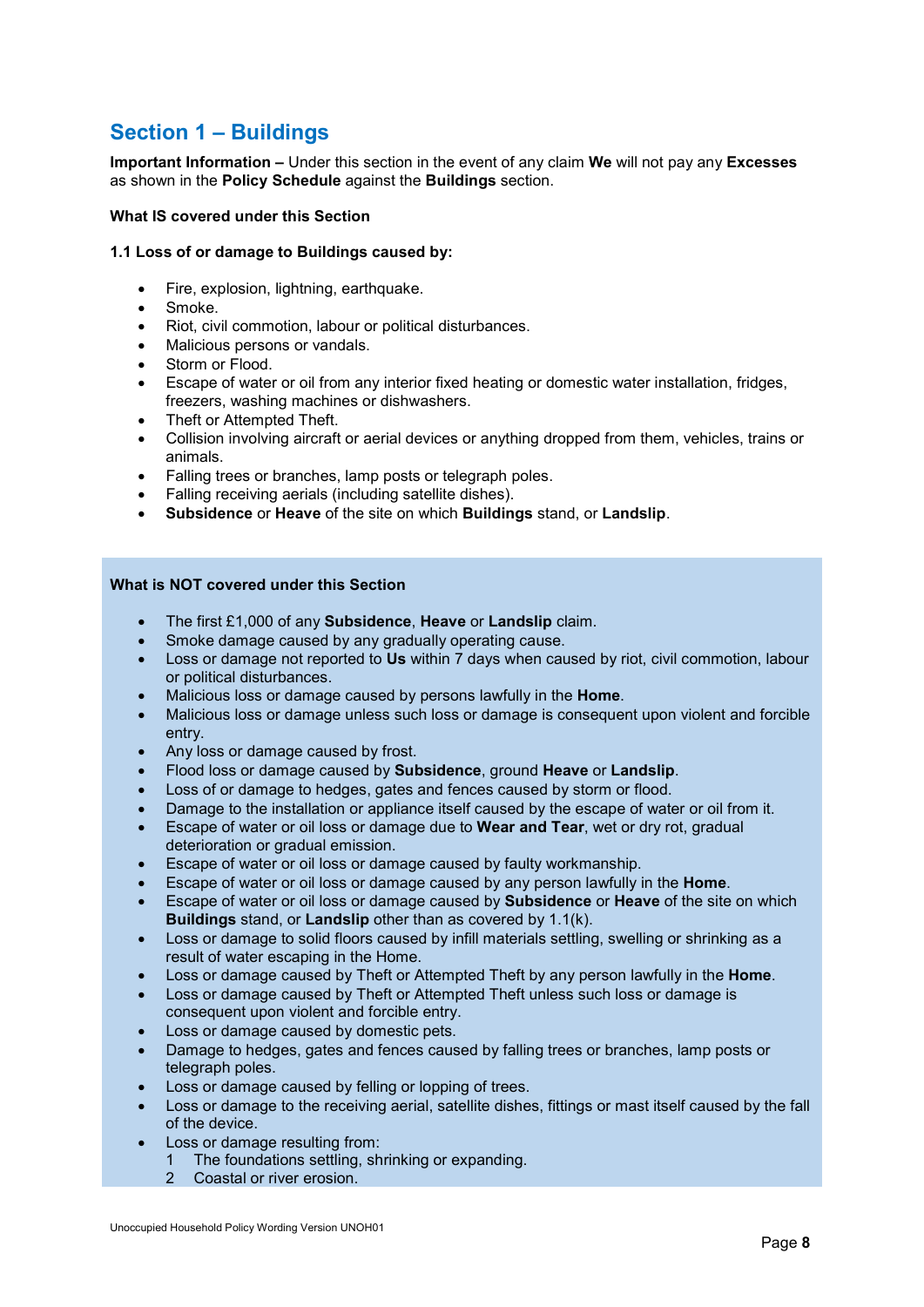- 3 Faulty workmanship or the use of defective materials.
- 4 Demolition, alteration or repair to the Buildings.
- 5 The bedding down of new structures or Settlement of made-up ground.
- 6 The movement of solid floors unless the foundation beneath the external walls of the Home are damaged by the same cause and at the same time.
- Loss or damage to paths, drives, terraces, patios, walls, gates, fences, swimming pools and tennis courts as a result of Subsidence, Heave or Landslip unless the foundations beneath the external walls of the Home are damaged by the same cause and at the same time.
- Diminution of Market Value

#### 1.2 Damage to Plumbing Installations by Freezing

Damage to interior fixed domestic heating or water installations caused by freezing.

#### 2.2 Breakage of Fixed Glass and Sanitary Fittings

Accidental breakage of fixed glass, fixed sanitary ware and ceramic hobs, all forming part of the Home.

#### 2.3 Damage to Underground Services

Accidental damage to underground services to the **Home** for which You are legally responsible.

#### What is NOT covered under this Section

- Damage caused whilst clearing or attempting to clear a blockage.
- Damage to septic tank filters unless due to root infiltration.

#### 2.4 Additional Costs

The additional costs of:

- Complying with government or local authority requirements.
- Architects, surveyors and any other professional fees.
- Clearing debris, demolition, shoring or propping up, necessary as a result of loss or damage insured by Section 1 (Buildings).

#### What is NOT covered under this Section

- Costs for complying with requirements notified before the loss or damage occurred.
- Fees charged for preparing any claim under this policy.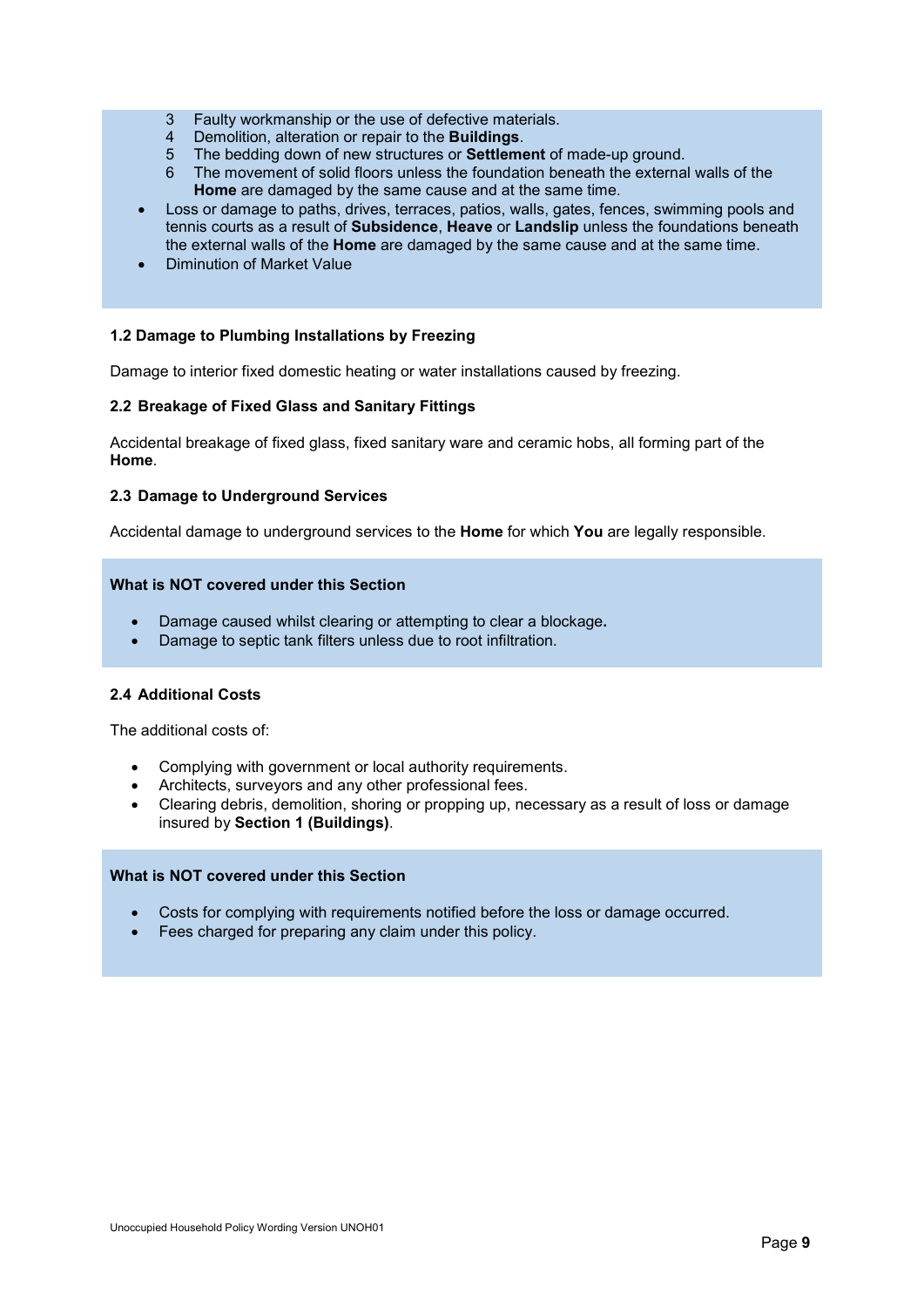# Section 2 – Contents

Important Information – Under this section in the event of any claim We will not pay any Excesses as shown in the Policy Schedule against the Contents section.

#### What IS covered under this Section

#### 2.1 Loss of or damage to Contents whilst contained within the Home caused by:

- Fire, explosion, lightning, earthquake.
- Smoke.
- Riot, civil commotion, labour or political disturbances.
- Malicious persons or vandals.
- Storm or Flood.
- Escape of water or oil from any interior fixed heating or domestic water installation, fridges, freezers, washing machines or dishwashers.
- Theft or Attempted Theft.
- Collision involving aircraft or aerial devices or anything dropped from them, vehicles, trains or animals.
- Falling trees or branches, lamp posts or telegraph poles.
- Falling receiving aerials (including satellite dishes).
- Subsidence or Heave of the site on which Buildings stand, or Landslip.

#### What is NOT covered under this Section

- Any amount exceeding £500 for loss or damage caused by Theft or Attempted Theft from Outbuildings (other than attached garages).
- Smoke damage caused by any gradually operating cause.
- Malicious loss or damage caused by persons lawfully in the Home.
- Malicious loss or damage unless such loss or damage is consequent upon violent and forcible entry.
- Any loss or damage caused by frost.
- Storm or Flood loss or damage to property in the open.
- Flood loss or damage caused by rising groundwater levels.
- Damage to the installation or appliance itself caused by the escape of water or oil from it.
- Escape of water or oil loss or damage due to **Wear and Tear**, gradual deterioration, gradual emission or arising from wet or dry rot.
- Escape of water or oil loss or damage caused by faulty workmanship.
- Escape of water or oil loss or damage caused by any person lawfully in the Home.
- Escape of water or oil loss or damage caused by **Subsidence** or Heave of the site on which Buildings stand, or Landslip other than as covered by 2.1(k).
- Loss or damage caused by Theft or Attempted Theft by any person lawfully in the **Home**.
- Loss or damage caused by Theft or Attempted Theft unless such loss or damage is consequent upon violent and forcible entry.
- Loss or damage caused by domestic pets.
- Loss or damage caused by felling or lopping of trees.
- Loss or damage to the receiving aerial, satellite dishes, fittings or mast itself caused by the fall of the device.
- Loss or damage resulting from:
- Coastal or river erosion.
- The foundations settling, shrinking or expanding.
- Faulty workmanship or the use of defective materials
- Demolition, alteration or repair to the **Buildings**.
- The movement of solid floors unless the foundation beneath the external walls of the Home are damaged by the same cause and at the same time.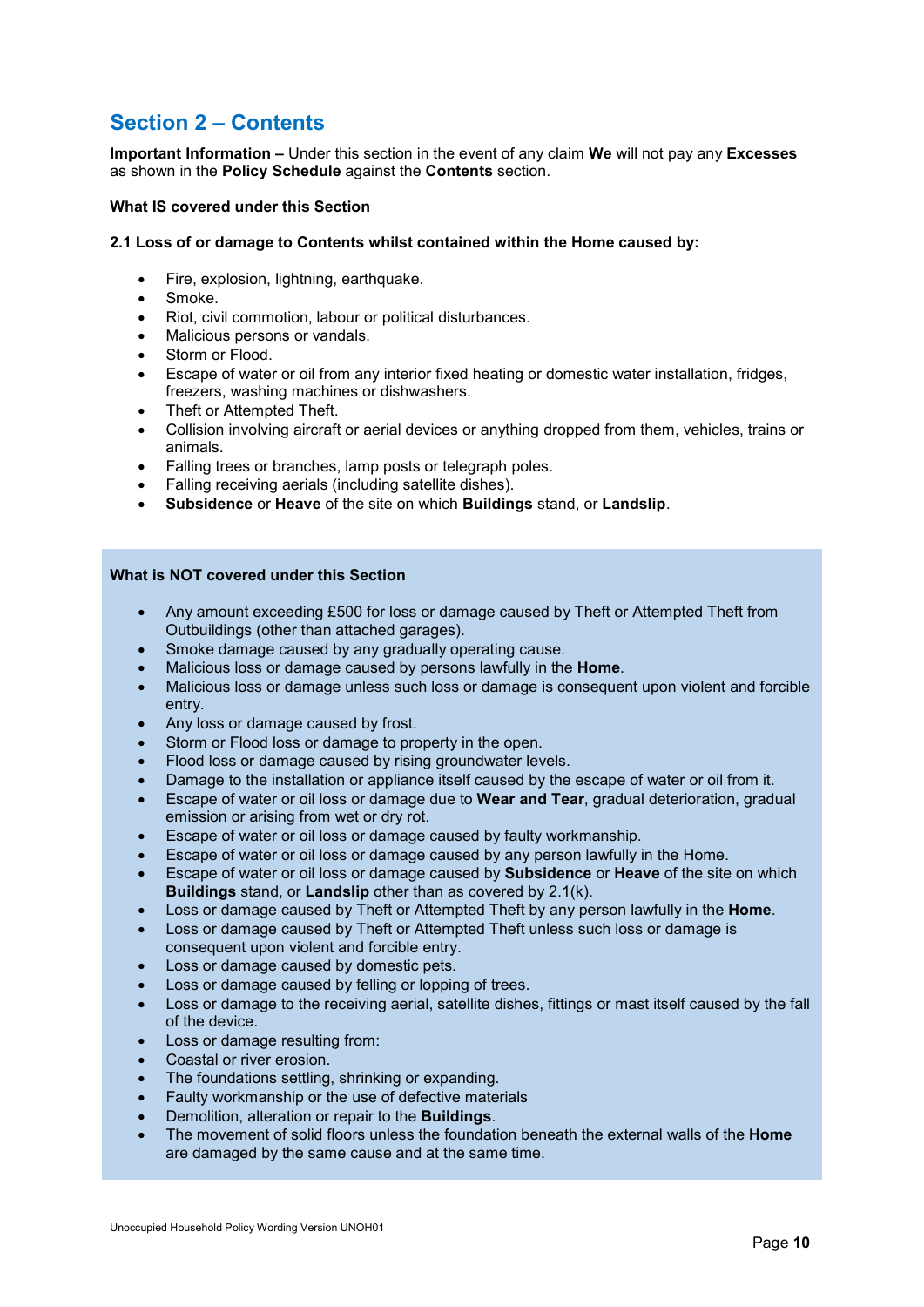#### 2.2 Breakage of Glass and Mirrors

Accidental breakage of mirrors, glass tops to furniture and ceramic hobs and fixed glass in furniture in the Home.

#### 2.3 Contents Temporarily Removed

Up to 20% of the Contents sum insured for loss of or damage to Contents temporarily removed from the Home, but within the United Kingdom caused by:

- Circumstances as described in Section 2.1, but excluding Theft.
- Theft from or while in direct transit to or from a bank or safe deposit.
- Theft from any building where You or Your Family are employed or carry on a business or are in temporary residence.
- Theft from any other building.

#### What is NOT covered under this Section

- Loss of or damage to **Contents** for sale or away on exhibition or in a furniture depository.
- Loss of or damage to **Contents** in the open caused by storm, flood or malicious damage.
- Loss of or damage to Contents in the custody or control of You or Your Family whilst temporarily living away from the Home for the purpose of education.
- Loss of or damage to **Contents** by theft unless involving forcible and violent entry to or exit from a building.
- Any amount exceeding £2,500 for loss of or damage to **Contents** from outbuildings.

#### 2.4 Theft of Keys

Up to £250 for the replacement of external door locks and keys to the **Home** if keys are stolen.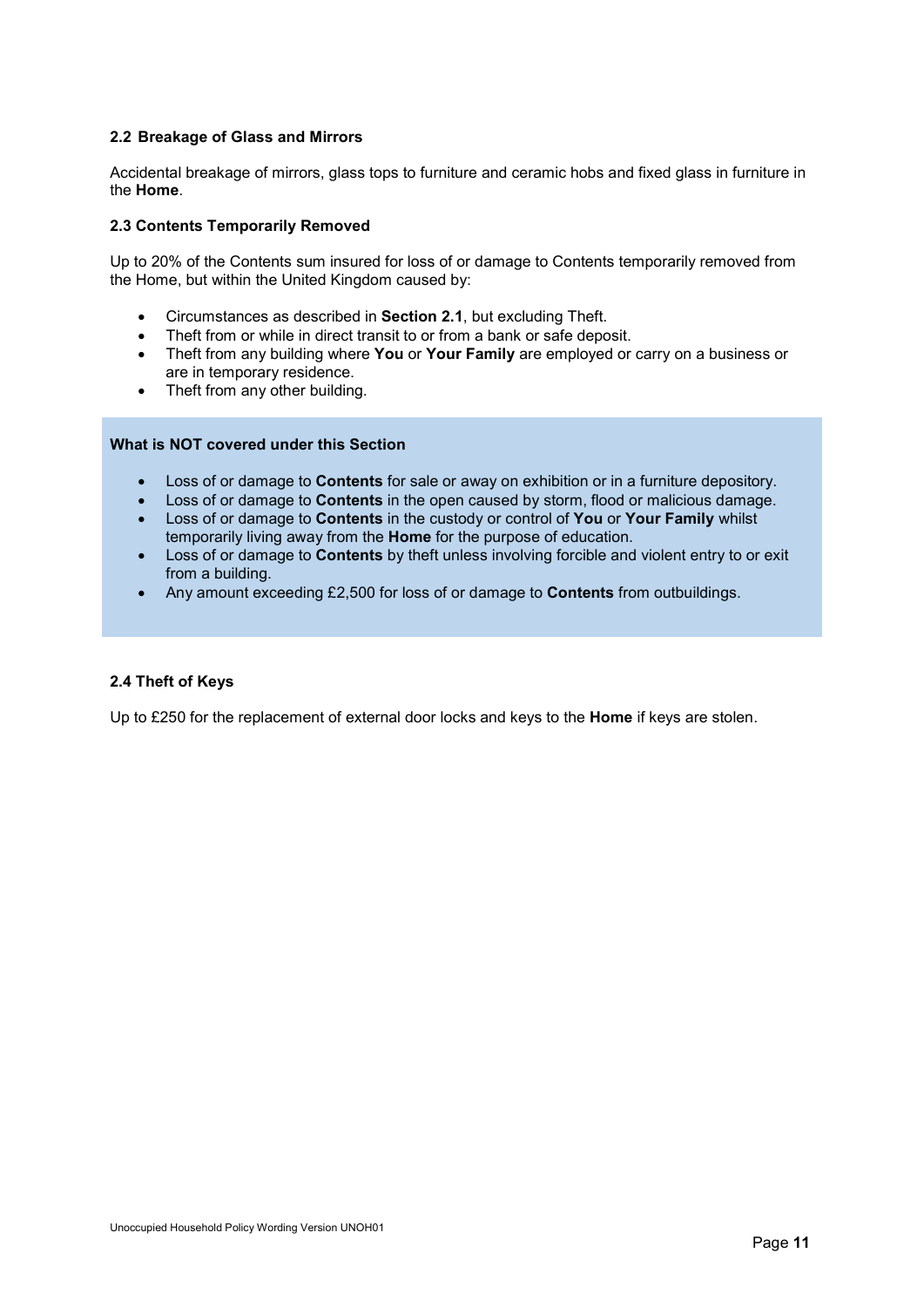# Section 3 – Property Owner's Liability

Important Information – Under this section in the event of any claim We will not pay any Excesses as shown in the Policy Schedule against the Property Owner's Liability section.

#### What IS covered under this Section

#### 3.1 Property Owner's Liability (subject to Section 1 (Buildings) being in force)

Up to £2,000,000 for any one cause, plus defence costs and expenses incurred by You with Our consent to cover You against legal liability for:

- Accidental death, **Bodily Injury**, illness or disease to any person.
- Accidental loss or damage to the property occurring whilst Section 1 (Buildings) of this policy is in force and incurred as owner (not occupier) of the Home and its Land. If Section 1 (Buildings) of this policy expires or is cancelled, this particular cover shall continue for a period of 7 years in respect only of the Home.
- Accidental loss or damage to the property occurring whilst Section 1 (Buildings) is in force and incurred in connection with any other private residence formerly owned and occupied by You and incurred by reason of Section 3 of the Defective Premises Act 1972 or the Defective Premises (Northern Ireland) Order 1975, provided that no other insurance covers the liability.

#### What is NOT covered under this Section

- Liability arising from accidental death, Bodily Injury, illness or disease to You or Your Family or any Domestic Employee.
- Liability arising from damage to property, business or employment of You or Your Family or any Domestic Employee.
- Liability arising from any profession, business or employment of You or Your Family.
- Liability arising from the ownership or use of motor vehicles (other than gardening machines)or lifts.
- Liability arising from the ownership or use of aircraft, drones or watercraft unless they are models or hand propelled.
- Liability arising from any agreement or contract unless liability would have applied anyway.
- Liability arising from any condition which is directly or indirectly related to HIV (Human Immunodeficiency Virus) and/or HIV related illness including Acquired Immune Deficiency Syndrome (AIDS) and/or mutant derivatives or variations, however caused.

# Section 4 – Legal Expenses Insurance

Your Policy Schedule tells You if this section is in force.

#### Legal Helpline

Use the 24 hour advisory service for telephone advice on any private legal problem of concern to You or any member of Your household.

Specialist lawyers are at hand to help You. If You need a lawyer to act for You and Your problem is covered under this insurance, the helpline will ask You to complete and submit a claim form online by visiting www.arclegal.co.uk/informationcentre. Alternatively they will send a claim form to You. If Your problem is not covered under this insurance, the helpline may be able to offer You assistance under a private funding arrangement.

Simply telephone 0344 770 1040 and quote "Tansar – Unoccupied Property Legal Expenses Insurance".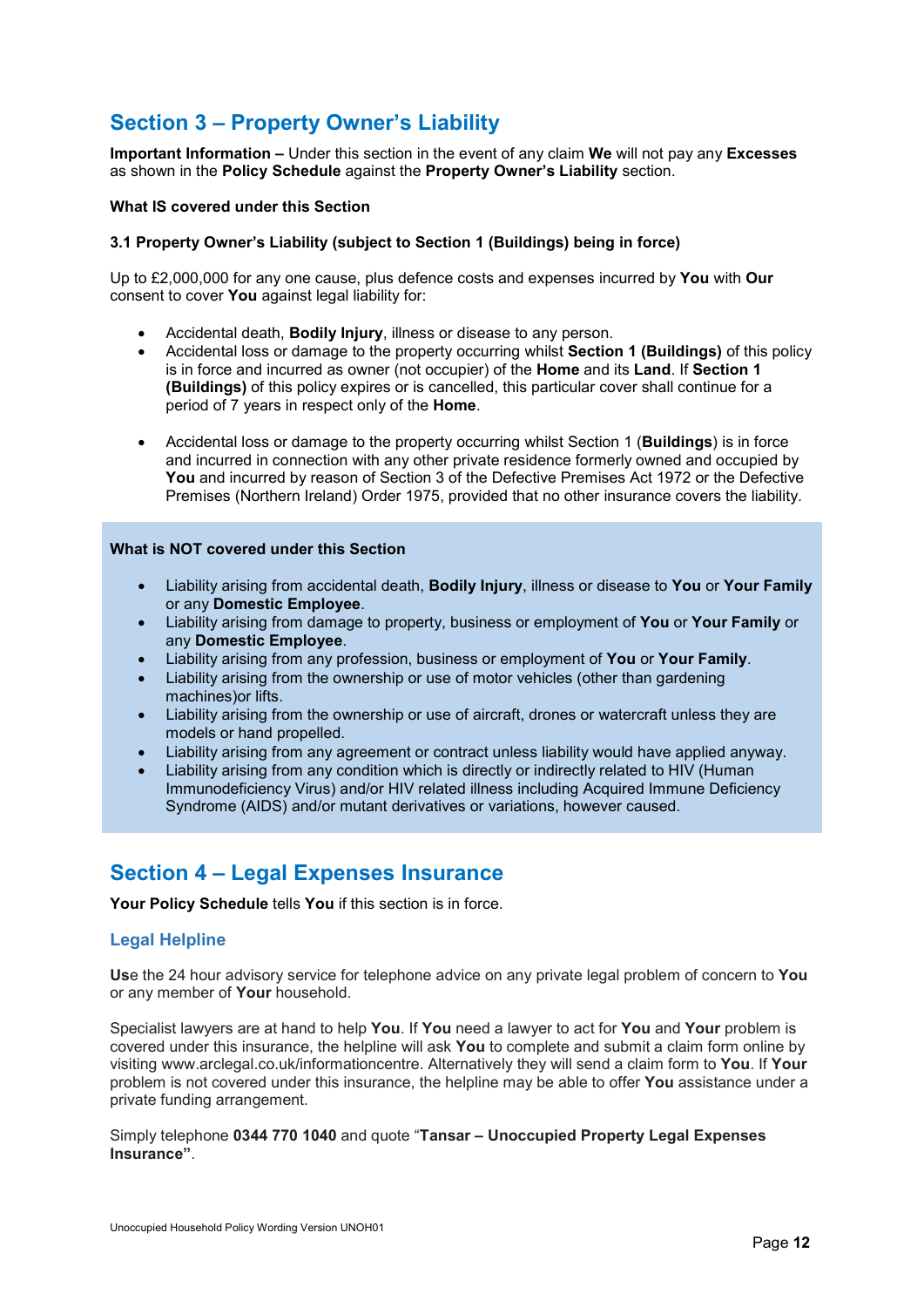#### IMPORTANT CONDITIONS

If Your claim is covered under a section of this policy and no exclusions apply then it is vital that You comply with the conditions of this policy in order for **Your** claim to proceed. The conditions applicable to this section are contained under the 'Conditions' section below and should be read carefully. The main conditions to this insurance are that:

#### Prospects of Success

There must be more than a 50% chance of winning the case and achieving a positive outcome. A positive outcome includes, but is not limited to, recovering the amount of money at stake, enforcing a judgment or achieving an outcome which best serves Your interests. The assessment of Your claim and the prospects of its success will be carried out by an independent **Adviser**. If the **Adviser** determines that there is not more than a 50% chance of success then We may decline or discontinue support for **Your** case.

#### Proportional Costs

An estimate of the Advisers' Costs to deal with Your claim must not be more than the amount of money in dispute. The estimate of the **Advisers' Costs** will be provided with the assessment of **Your** case and will be carried out by the independent **Adviser**. If the estimate exceeds the amount in dispute then We may decline or discontinue support for Your case.

#### Duty of Disclosure

#### Consumer

If this policy covers You as a private individual, unrelated to any trade, business or profession, You must take reasonable care to disclose correct information. The extent of the information You are required to disclose will be based on, among other things, the type of insurance, explanatory material and the clarity and specificity of the questions You are asked when You took out this insurance.

#### Non-Consumer

If this policy covers Your business, trade or professional interests, You are responsible for disclosing, in a clear, accessible and comprehensive way, all information which You should be aware would influence the Insurer's decision to provide insurance to You on the terms agreed.

#### **Definitions**

#### Where the following words appear in bold they have these special meanings.

| <b>Adviser</b>              | <b>Our</b> specialist panel solicitors or their agents appointed by Us to act for<br>You, or, and subject to Our agreement, where court proceedings have<br>been started or a Conflict of Interest arises, another legal representative<br>nominated by You.                                                                    |
|-----------------------------|---------------------------------------------------------------------------------------------------------------------------------------------------------------------------------------------------------------------------------------------------------------------------------------------------------------------------------|
| <b>Advisers' Costs</b>      | Reasonable legal or accountancy fees and disbursements incurred by the<br>Adviser or other legal representative with Our prior written authority. Legal<br>expenses shall be assessed on the standard basis and third party's costs<br>shall be covered if awarded against You and paid on the standard basis of<br>assessment. |
| <b>Computer</b>             | Any Computer or other electronic data processing device, equipment or<br>system or any hardware, software, programme, instruction, data or<br>component utilised or intended to be utilised in or by such item, or any<br>actual or intended function of or process performed by any of them.                                   |
| <b>Conflict of Interest</b> | There is a Conflict of Interest if Your Advisers' duty to act in Your best<br>interests in relation to Your claim conflicts with, or there is a significant risk<br>that it may conflict with, any duty Your Adviser owes, or obligation it has,<br>to any other party.                                                         |
| <b>Disclosure Breach</b>    | Disclosing false information or failing to disclose relevant information in the<br>process of entering into this insurance contract.                                                                                                                                                                                            |
| <b>Excess</b>               | The amount that You must pay towards the cost of any claim as stated<br>below:<br><b>Property Infringement: £250</b><br>All other sections: Nil                                                                                                                                                                                 |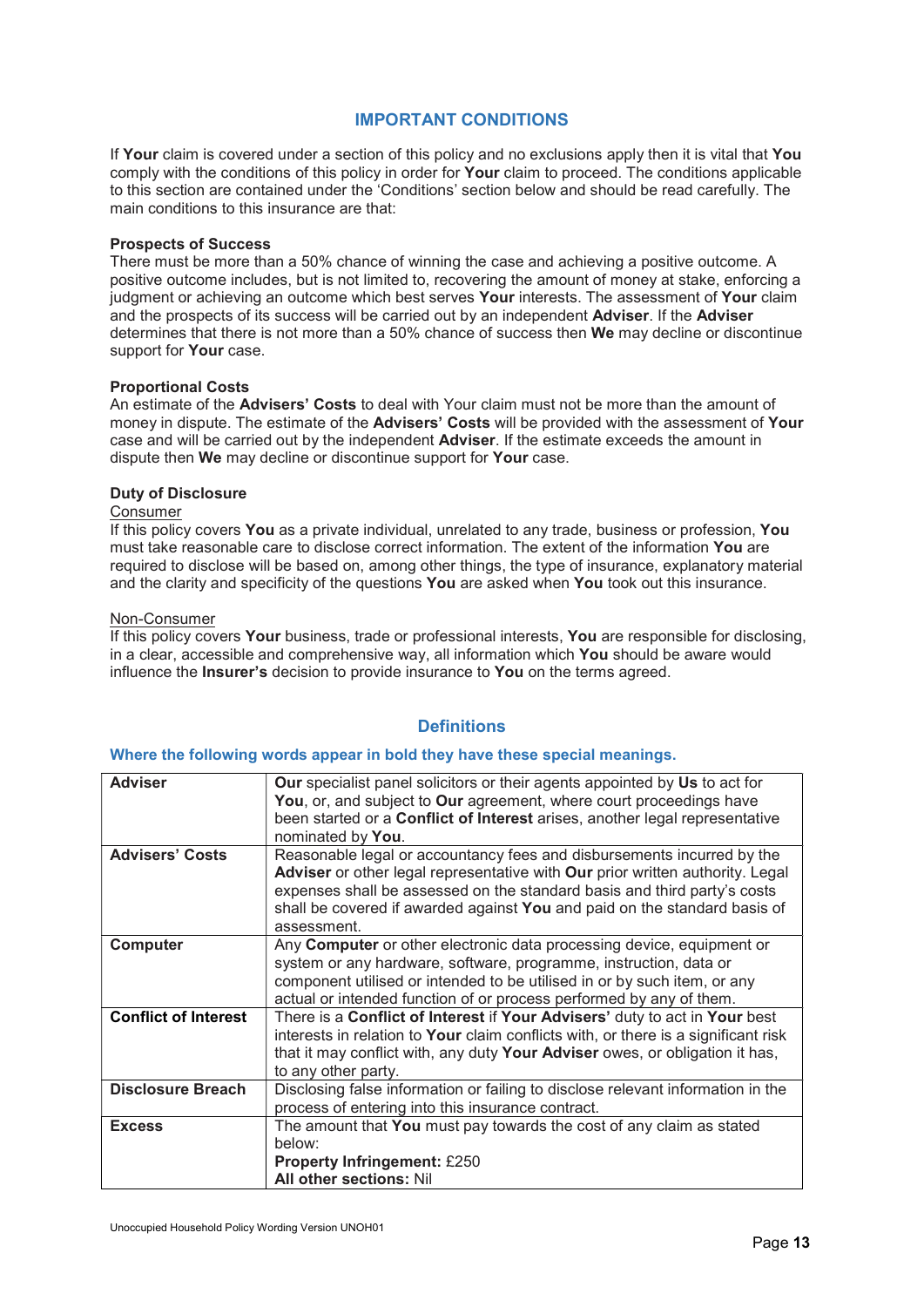| <b>Identity Fraud</b>      | A person or group of persons knowingly using a means of identification                                                                                                                                                                                                                                                                                                                                                   |
|----------------------------|--------------------------------------------------------------------------------------------------------------------------------------------------------------------------------------------------------------------------------------------------------------------------------------------------------------------------------------------------------------------------------------------------------------------------|
|                            | belonging to You without Your knowledge or permission with intent to                                                                                                                                                                                                                                                                                                                                                     |
|                            | commit or assist another to commit an illegal act.                                                                                                                                                                                                                                                                                                                                                                       |
| <b>Insured Event</b>       | The incident or the first of a series of incidents which may lead to a claim<br>under this insurance. Only one Insured Event shall be deemed to have<br>arisen from all causes of action, incidents or events that are related by<br>cause or time. In a claim arising from Identity Fraud the Insured Event is<br>a single act or the start of a series of single acts against You by one person<br>or group of people. |
| <b>Insured Property</b>    | The property insured under the underlying policy to which this insurance<br>attaches.                                                                                                                                                                                                                                                                                                                                    |
| <b>Insurer</b>             | AmTrust Europe Limited.                                                                                                                                                                                                                                                                                                                                                                                                  |
| <b>Legal Action(s)</b>     | The pursuit or defence of civil legal cases for damages or injunctions.                                                                                                                                                                                                                                                                                                                                                  |
| <b>Maximum Amount</b>      | The maximum payable in respect of an Insured Event is stated below:                                                                                                                                                                                                                                                                                                                                                      |
| Payable                    | All sections: £50,000                                                                                                                                                                                                                                                                                                                                                                                                    |
| <b>Period of Insurance</b> | Up to one year from the inception date shown on Your insurance schedule.                                                                                                                                                                                                                                                                                                                                                 |
| <b>Standard Advisers'</b>  | The level of <b>Advisers' Costs</b> that would normally be incurred in using a                                                                                                                                                                                                                                                                                                                                           |
| Costs                      | nominated Adviser of Our choice.                                                                                                                                                                                                                                                                                                                                                                                         |
| <b>Territorial Limits</b>  | Great Britain, Northern Ireland, the Isle of Man and the Channel Islands.                                                                                                                                                                                                                                                                                                                                                |
| <b>Vehicle</b>             | Any motor Vehicle or motorcycle owned by You.                                                                                                                                                                                                                                                                                                                                                                            |
| We/Us/Our                  | Arc Legal Assistance Limited who have arranged this insurance and<br>administer it on behalf of the Insurer.                                                                                                                                                                                                                                                                                                             |
| You/Your                   | Any person who has paid the premium, or on whose behalf the premium<br>has been paid and been declared to Us by Your insurance adviser.                                                                                                                                                                                                                                                                                  |

### Cover

This insurance is managed and provided by Arc Legal Assistance Limited. It is underwritten by AmTrust Europe Limited, on whose behalf We act.

If You make a valid claim under this insurance, We will appoint Our panel solicitors, or their agents, to handle Your case. You are not covered for any other legal representatives' fees unless court proceedings are issued or a Conflict of Interest arises. Where, following the start of court proceedings or a Conflict of Interest arising, You want to use a legal representative of Your own choice You will be responsible for any Advisers' Costs in excess of Our Standard Advisers' Costs.

The insurance covers **Advisers' Costs** and other costs and expenses as detailed under the separate sections of cover, up to the Maximum Amount Payable where:

- a) The Insured Event takes place in the Period of Insurance and within the Territorial Limits and
- b) The Legal Action takes place in the Territorial Limits.

This insurance does not provide cover where something You do or fail to do prejudices Your position or the position of the **Insurer** in connection with the Legal Action.

#### Property Infringement

#### What is insured

Advisers' Costs to pursue a Legal Action for nuisance or trespass against the person or organisation infringing Your legal rights in relation to the Insured Property.

#### What is not insured:-

Claims

a) Where the nuisance or trespass started within the first 180 days after You first purchased this insurance unless You have held equivalent cover with Us or another insurer continuously for a period of at least 180 days leading up to when the nuisance or trespass first started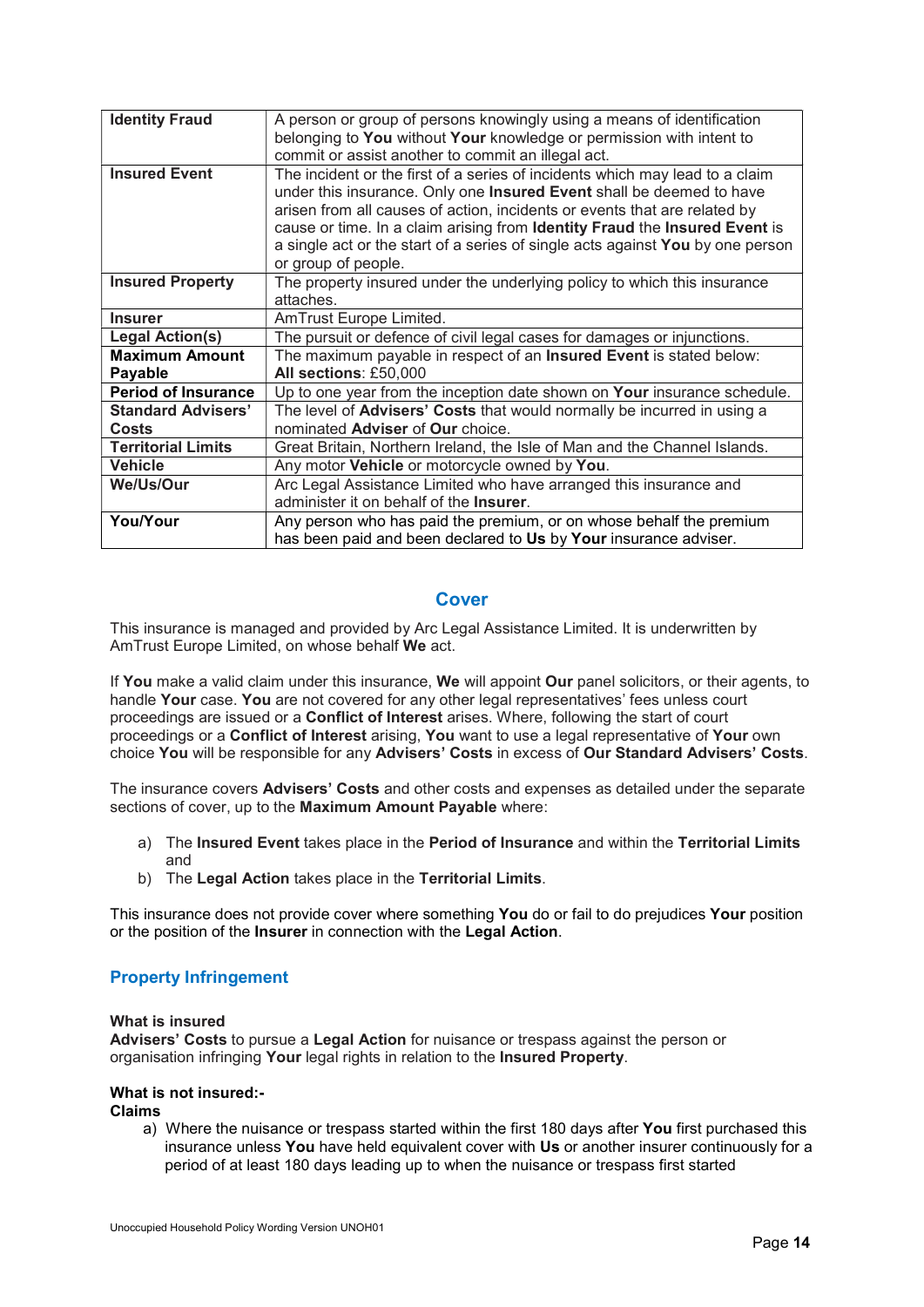- b) In respect of works undertaken or to be undertaken by or under the order of any government or public or local authority
- c) For adverse possession
- d) In respect of a contract You have entered into
- e) Directly or indirectly arising from planning law
- f) Directly or indirectly arising from constructing buildings or altering their structure for Your use
- g) Directly or indirectly arising from:
	- i.) Subsidence meaning downward movement of the ground beneath buildings where the movement is unconnected with the weight of the building
	- ii.) Heave meaning the upward or sideways movement of the site on which buildings are situated caused by swelling of the ground
	- iii.) Land slip meaning downward movement of sloping ground
	- iv.) Mining or quarrying

#### Property Damage

#### What is insured

Advisers' Costs to pursue a Legal Action for financial compensation for damages against a person or organisation that causes physical damage to the Insured Property. The damage must have been caused after You first purchased this insurance.

### What is not insured

Claims

- In respect of a contract You have entered into
- In respect of works undertaken or to be undertaken by or under the order of any government or public or local authority

#### Personal Identity Fraud

#### What is insured

Advisers' Costs in a Legal Action in respect of Insured Events arising from Identity Fraud:

- To deal with all organisations that have been fraudulently applied to for credit, goods or services in Your name or which are seeking monies or have sought monies from You as a result of Identity Fraud
- In order to liaise with credit referencing agencies and all other relevant organisations on Your behalf to advise that You have been the victim of Identity Fraud
- To defend Your legal rights and/or take reasonable steps to remove County Court Judgments against You that have been obtained by an organisation that You are alleged to have purchased, hired or leased goods or services from. Cover is only available if You deny having entered in to the contract and allege that You have been the victim of Identity Fraud

#### What is not insured:

Claims

- Where You have not been the victim of Identity Fraud
- Where the Insured Event began to occur within 30 days of You first purchasing this insurance or similar insurance which expired immediately before this insurance began
- Where the Insured Event began to occur or had occurred before You purchased this insurance Where the claim is false or fraudulent
- **Where You did not take reasonable precautions against Identity Fraud or take action to** protect yourself from Identity Fraud
- protect yoursell hold tasking fraut.
- For Advisers' Costs arising from loss of cash from a bank, building society, credit union or other similar financial institution where that institution has refused to cover the loss For any losses other than Advisers' Costs incurred by You as a result of Identity Fraud

You must agree to be added to the CIFAS Protection Register if We recommend it.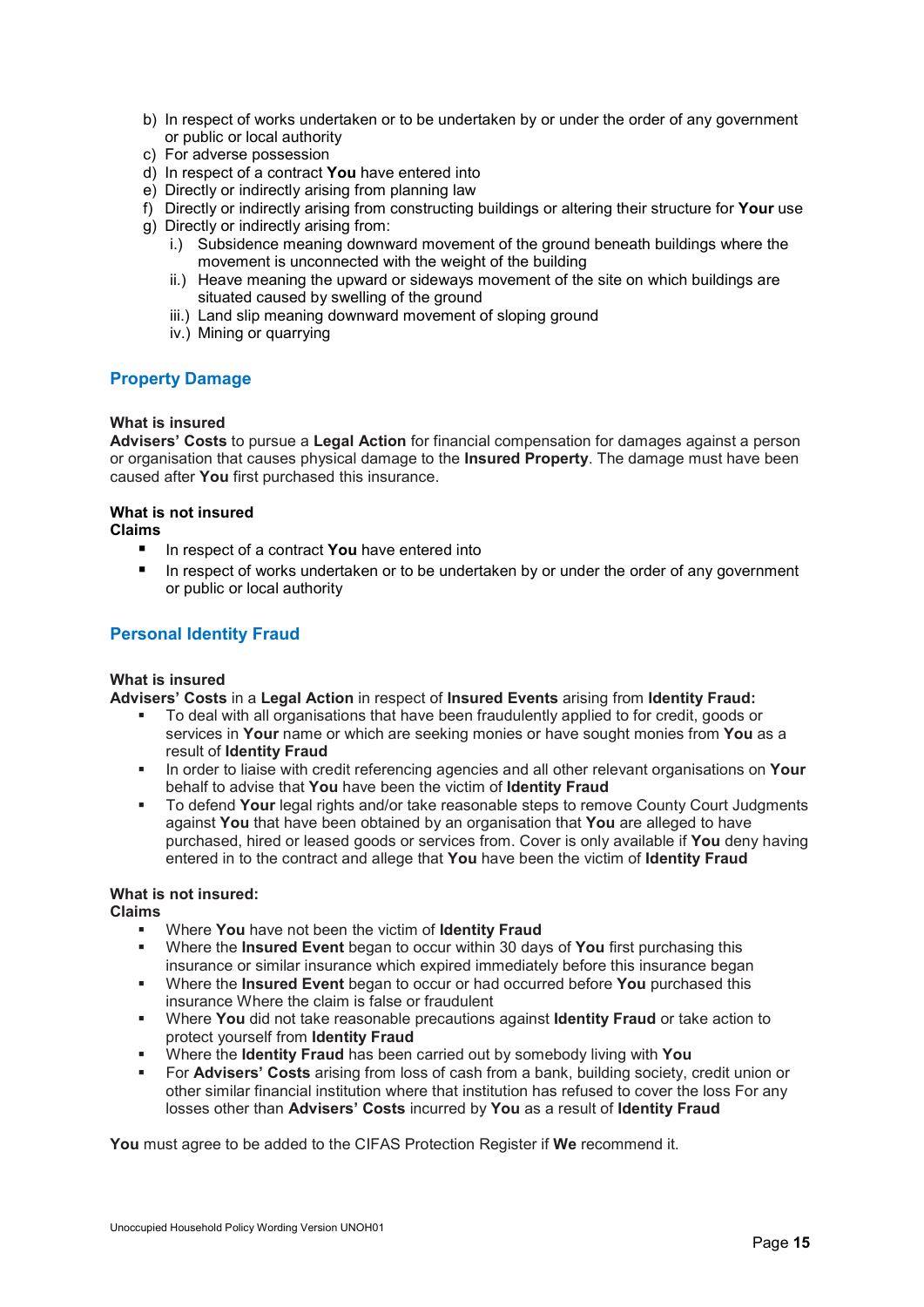### General Exclusions Specific to Section 4

#### 1. There is no cover where:-

- a) You should have known when buying this insurance that the circumstances leading to a claim under this insurance already existed
- b) An estimate of Advisers' Costs of acting for You is more than the amount in dispute
- c) Advisers' Costs or any other costs and expenses incurred which have not been agreed in advance or are above those for which We have given Our prior written approval
- d) Your insurers repudiate the insurance policy or refuse indemnity

#### 2. There is no cover for:-

- a) Claims over loss or damage where that loss or damage is insured under any other insurance
- b) Claims made by or against Your insurance adviser, the Insurer, the Adviser or Us
- c) Any claim You make which is false or fraudulent or exaggerated
- d) Defending Legal Actions arising from anything You did deliberately or recklessly
- e) Costs if Your claim is part of a class action or will be affected by or will affect the outcome of other claims

#### 3. There is no cover for any claim directly or indirectly arising from:-

- a) A dispute between You and someone You live with or have lived with
- b) An application for a judicial review
- c) Defending or pursuing new areas of law or test cases

#### 4. Contracts (Rights of Third Parties) Act 1999

A person who is not a party to this contract has no right under the Contracts (Rights of Third Parties) Act 1999 to enforce any term of this contract but this does not affect any right or remedy of a third party which exists or is available other than by virtue of this Act..

### Conditions Specific to Section 4

1. Cancellation

You may cancel this insurance at any time by writing to Your insurance advisor providing fourteen days written notice. If You exercise this right within 14 days of taking out this insurance, You will receive a refund of premium provided You have not already made a valid claim against the insurance.

We may cancel the insurance by giving fourteen days' notice in writing to You at the address shown on the schedule, or an alternative address provided by You. No refund of premium shall be made.

We will only invoke this right in exceptional circumstances as a result of You behaving inappropriately, for example:

- Where **We** have a reasonable suspicion of fraud<br>
Not use threatening or abusive behaviour or land
- You use threatening or abusive behaviour or language or intimidation or bullying of Our staff or suppliers
- **Where it is found that You, deliberately or recklessly, disclosed false information or** failed to disclose important information

#### 2. Claims

- a) You must notify claims as soon as reasonably possible once You become aware of the incident and within no more than 180 days of You becoming aware of the incident. There will be no cover under this policy if, as a result of a delay in reporting the claim, **Our** position has been prejudiced. For claims relating to Identity Fraud, these must be reported within 45 days of You becoming aware of the incident. You can complete and submit Your claim form online by visiting www.arclegal.co.uk/informationcentre. Alternatively, We will send You a claim form which must be returned promptly with all relevant information.
- b) We may investigate the claim and take over and conduct the Legal Action in Your name. Subject to Your consent which shall not be unreasonably withheld We may reach a settlement of the Legal Action.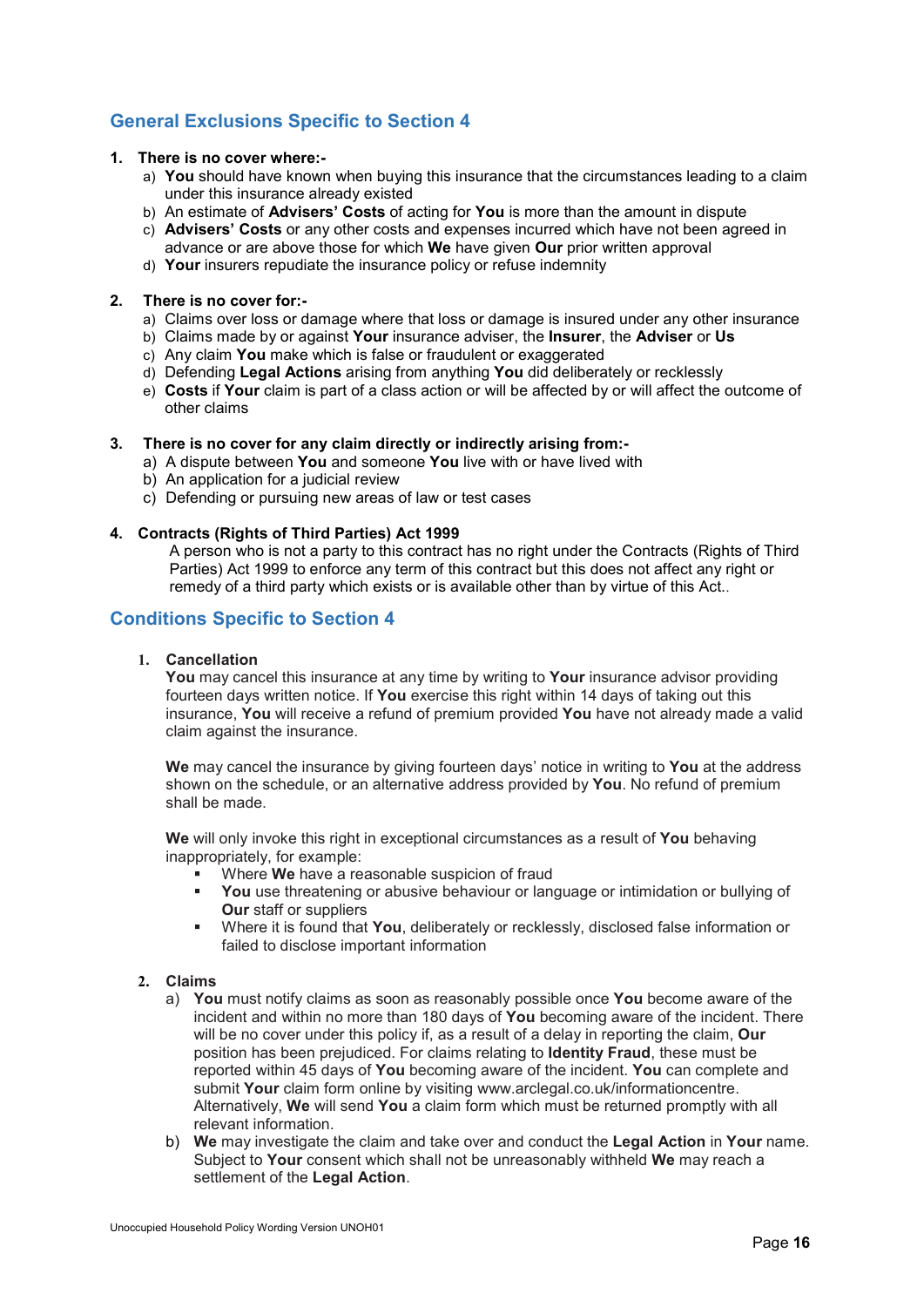- c) You must supply at Your own expense all of the information which We reasonably require to decide whether a claim may be accepted. If court proceedings are issued or a arises, and You wish to nominate a legal representative to act for You, You may do so. Where You have elected to use a legal representative of Your own choice You will be responsible for any Advisers' Costs in excess of Our Standard Advisers' Costs. The Adviser must represent You in accordance with Our standard conditions of appointment available on request.
- d) The Adviser will:
	- i) Provide a detailed view of Your prospects of success including the prospects of enforcing any judgment obtained.
	- ii) Keep Us fully advised of all developments and provide such information as We may require.
	- iii) Keep Us advised of Advisers' Costs incurred.
	- $iv)$  Advise Us of any offers to settle and payments into court. If against Our advice such offers or payments are not accepted there shall be no further cover for **Advisers'** Costs unless We agree in Our absolute discretion to allow the case to proceed. v) Attempt recovery of costs from third parties.
- e) In the event of a dispute arising as to **Advisers' Costs We** may require You to change **Adviser**
- f) The Insurer shall only be liable for costs for work expressly authorised by Us in writing and undertaken while there are reasonable prospects of success.
- g) You shall supply all information requested by the Adviser and Us.
- h) You are responsible for any Advisers' Costs if You withdraw from the Legal Action without Our prior consent. Any costs already paid under this insurance will be reimbursed by You.
- i) You must instruct the Adviser to provide Us with all information that We ask for and report to Us as We direct at their own cost.

#### 3. Disputes

Subject to Your right to refer a complaint to the Financial Ombudsman Service (see 'How to Make a Claim'), any dispute between You and Us may, where we both agree, be referred to an arbitrator who will be either a solicitor or a barrister. If the parties cannot agree on their choice of arbitrator the Law Society may be asked to make a nomination. The arbitration will be binding and carried out under the Arbitration Act. The costs of the arbitration will be at the discretion of the arbitrator.

#### 4. Prospects of Success

At any time We may, but only when supported by independent legal advice, form the view that You do not have a more than 50% chance of winning the case and achieving a positive outcome. If so, We may decline support or any further support. Examples of a positive outcome are:

- a) Being able to recover the amount of money at stake
- b) Being able to enforce a judgement
- c) Being able to achieve an outcome which best serves Your interests

#### 5. English Law

This contract is governed by English Law.

#### 6. Language

The language for contractual terms and communication will be English.

#### 7. Other insurances

If any claim covered under this policy is also covered by another legal expenses policy, or would have been covered if this policy did not exist, We will only pay Our share of the claim even if the other insurer refuses the claim.

#### 8. Change in Law

Cover under this policy is based on laws and regulations in force at the time that it was written. If We believe that any subsequent change in law or regulations results in the scope of cover being either restricted or broadened, We reserve the right to accept claims where the change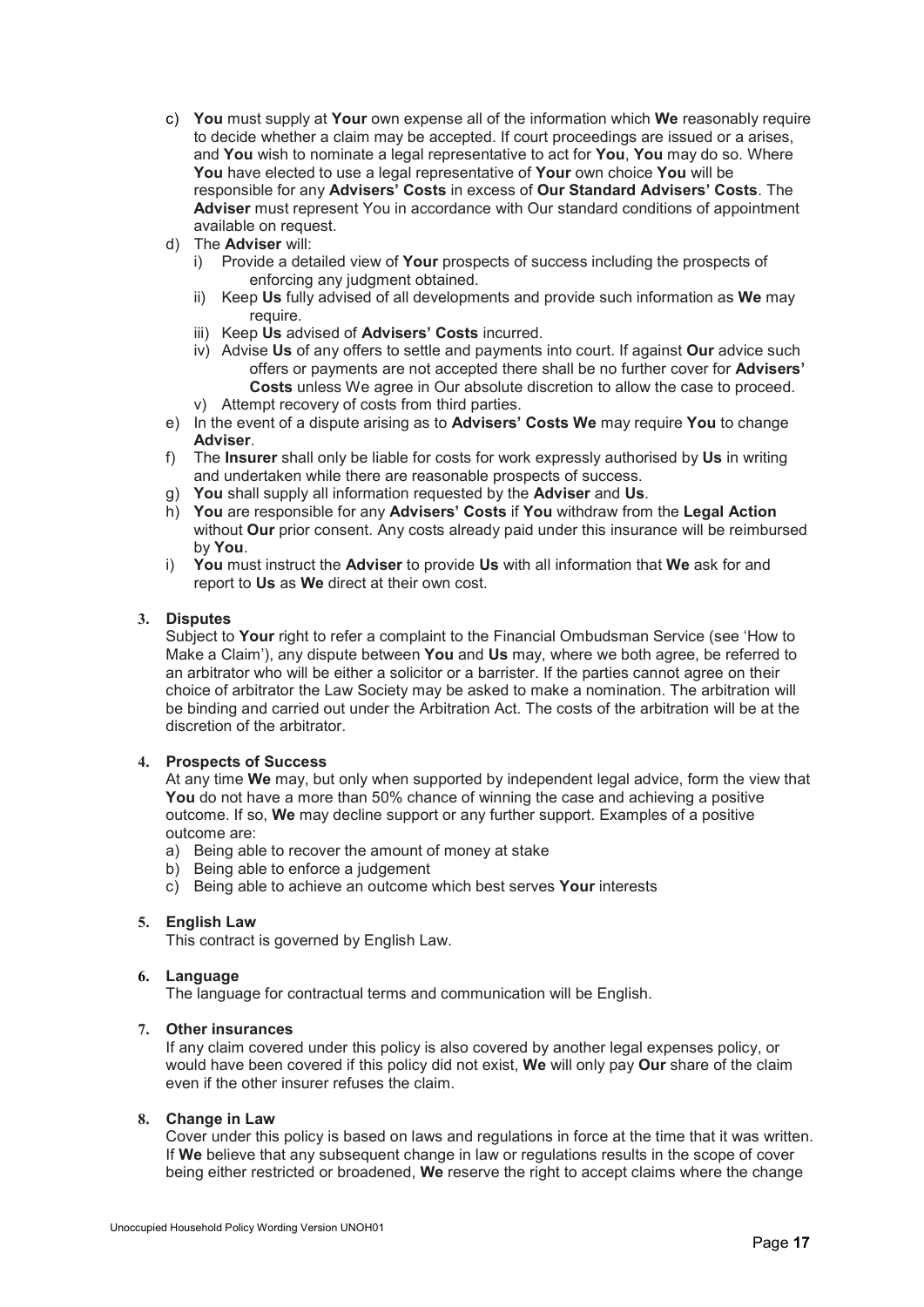restricts the cover under this policy and reject claims where the change provides a benefit which did not previously exist.

9. Disclosure

If You fail to disclose relevant information or You disclose false information in relation to this policy We, or the broker, may:

- a) Cancel the contract and keep the premiums if the Disclosure Breach is deliberate or reckless
- b) Cancel the contract but return the premiums proportionately if this contract would not have been entered into had the **Disclosure Breach** been known
- c) Amend the terms of the contract accordingly if the contract would have been entered into on different terms had the Disclosure Breach been known
- d) Proportionately reduce the amount You are entitled to in the event of a successful claim if a higher premium would have been charged had the Disclosure Breach been known

#### 10. Fraud

In the event of fraud We:

- a) Will not be liable to pay the fraudulent claim
- b) May recover any sums paid to **You** in respect of the fraudulent claim
- c) May cancel this policy with effect from the fraudulent act and keep all premiums paid to Us.
- d) Will no longer be liable to You in any regard after the fraudulent act.

### Section 5 – Emergency Home Assistance

Your Policy Schedule tells You if this section is in force. This section is only available if You have Section 1 (Buildings) in force.

#### INTANA PROPERTY EMERGENCY POLICY

#### WELCOME

Thank you for taking out a policy with Collinson Insurance Services Limited and choosing Us for Your Property Emergency Insurance

As long as You have a valid Buildings insurance policy in force, Intana will provide the services and benefits described in this Policy:

- during any Period of Insurance set out in the schedule
- within the Geographical Limits

We will use the details that You have given Us to provide the services and benefits set out in this policy, subject to the following terms, conditions and exclusions, together with any applicable endorsements. You should read all of these carefully, to ensure this policy meets Your individual requirements.

If You are unsure whether something is covered or excluded, please contact the company who sold You this Policy.

This policy is underwritten by Great Lakes Reinsurance (UK) SE, Plantation Place, 30 Fenchurch Street, London, EC3M 3AJ.

This insurance is effected in England and is subject to the Laws of England and Wales.

Collinson Insurance Services Limited is authorised and regulated by the Financial Conduct Authority. Great Lakes Reinsurance (UK) SE is authorised by the Prudential Regulation Authority and regulated by the Financial Conduct Authority and Prudential Regulation Authority. The above details may be checked on the Financial Services Register at www.fsa.gov.uk/register/home.do

To ensure We are consistent in providing Our customers with quality service, We may record Your telephone call.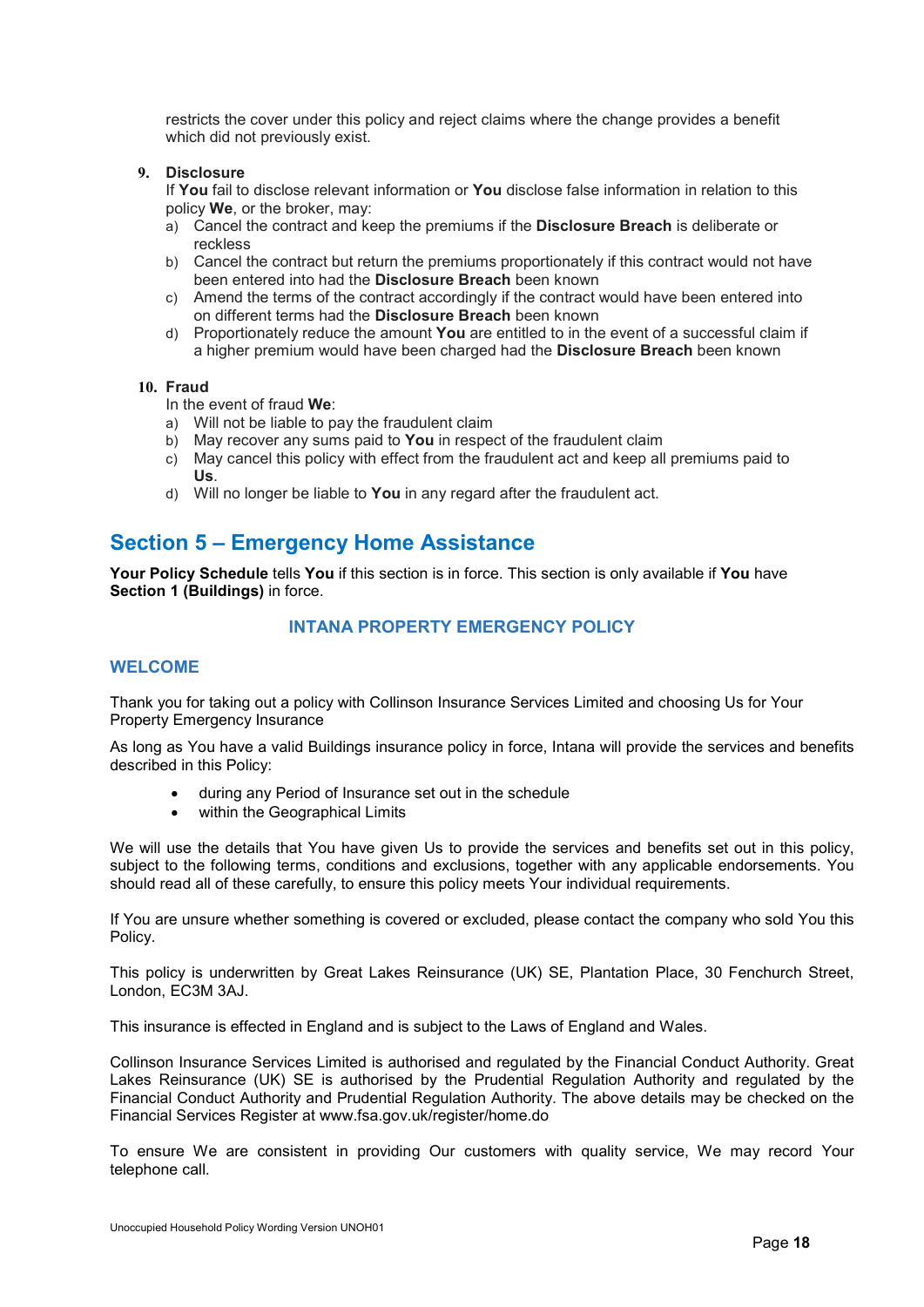#### THE AIMS OF THIS INSURANCE

This insurance is an Property Emergency Assistance policy and not a household buildings or contents policy. It complements Your Buildings insurance policies, and provides benefits and services which are not available under that policy.

This Insurance does not cover normal day-to-day Property maintenance which You should carry out or pay for, such as items which tend to gradually wear out over a period of time, or need periodic attention. Examples of these include the descaling of central heating pipes or the replacement of tap and cistern washers.

What We undertake to do is provide rapid, expert help if You suffer an Emergency in Your Property arising from an incident covered under the policy. We will arrange for one of Our Approved Contractors on Our nationwide list of authorised tradesmen to attend and take action to stabilise the situation and remove the Emergency.

Cooling Off Period: If, when reading Your policy, You decide that it does not meet Your requirements, please return the policy and Certificate within 14 days of the date of issue or receipt of the terms and conditions, whichever is later. We will refund to You any premium You have paid and We will recover from You any payments We have made.

#### MEANING OF WORDS

Certain words in Your policy document or Schedule have a particular meaning as shown below. Whenever We use one of these words it will always have the same meaning

We/Us/Our: Intana, a trading style of Collinson Insurance Services Limited, Sussex House, Perrymount Road, Haywards Heath, West Sussex RH16 1DN.

You/Your: The person named on the Policy Schedule and anyone else legally residing at Your Property.

Approved Contractor: A tradesman approved and authorised by Us in advance to carry out repairs

Emergency: A sudden and unexpected event at Your Property which if not dealt with immediately will

- expose You or a third party to a risk to their health or
- make Your Property unsafe or insecure or
- will cause damage or further damage to Your Property and its contents or
- will leave Your Property without Mains Services

Mains Services: Mains drainage to the boundaries of Your Property, water, electricity and gas within the Property

Emergency Repair: A temporary repair carried out by an Approved Contractor which is necessary to resolve the immediate Emergency but which will need to be replaced by a Permanent Repair

**Permanent Repair:** A repair or other work necessary to put right the damage caused to Your Property by the Emergency

Geographical Limits: Comprising of the mainland of Great Britain, Northern Ireland, , the Isle of Man and the Channel Islands.

Property:The house, bungalow or self contained flat/maisonette, excluding any detached garages or outbuildings, at the address shown in Your buildings insurance schedule This excludes bed-sits or properties with multiple occupation/ residential or nursing homes

Period of Insurance: The 12 month period starting from the commencement date shown on Your Buildings insurance schedule.

Unoccupied: Not been lived in by You or Your Family, or any other person with Your permission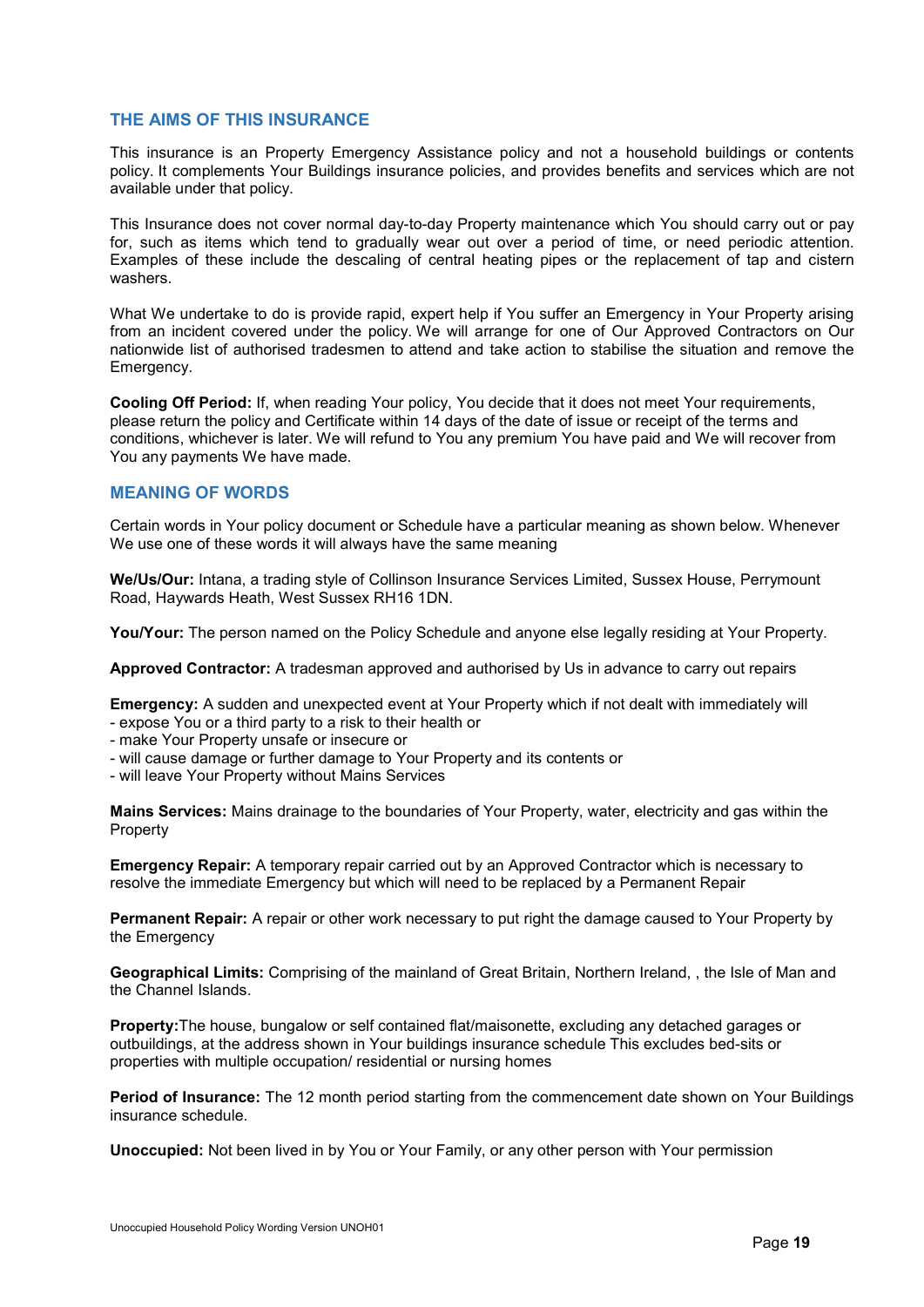### YOUR COVER

| <b>What is Covered</b>                                                                                                                        | <b>What is Not Covered</b>                                                                                                                                                                                                                                                                                                                                                                                                                                                                                                                                                                                                                                                                                                                                                                                                                                                                                                                                                     |  |
|-----------------------------------------------------------------------------------------------------------------------------------------------|--------------------------------------------------------------------------------------------------------------------------------------------------------------------------------------------------------------------------------------------------------------------------------------------------------------------------------------------------------------------------------------------------------------------------------------------------------------------------------------------------------------------------------------------------------------------------------------------------------------------------------------------------------------------------------------------------------------------------------------------------------------------------------------------------------------------------------------------------------------------------------------------------------------------------------------------------------------------------------|--|
| An event which we consider to be an Emergency to<br>Your Property by the following Causes:                                                    | $\bullet$                                                                                                                                                                                                                                                                                                                                                                                                                                                                                                                                                                                                                                                                                                                                                                                                                                                                                                                                                                      |  |
| Bursting or sudden leakage of water pipes within<br>Your Property or failure of Your domestic hot water<br>heating                            | dripping taps<br>$\bullet$<br>burst or leaking flexible hoses or leaking<br>$\bullet$<br>washing appliances which are fitted with a stop<br>tap.<br>slow seepage from joints or gaskets which does<br>not involve a sudden escape of water.<br>leaking overflows<br>$\bullet$<br>the results of hard water scaling deposits<br>$\bullet$<br>breakage of any basin, bath, bidet or shower<br>base                                                                                                                                                                                                                                                                                                                                                                                                                                                                                                                                                                               |  |
| Failure of or damage to underground drains or<br>sewers                                                                                       | blockage of soil or waste pipes from sinks,<br>$\bullet$<br>basins, bidets, baths or showers<br>the results of hard water scaling deposits<br>$\bullet$                                                                                                                                                                                                                                                                                                                                                                                                                                                                                                                                                                                                                                                                                                                                                                                                                        |  |
| Failure of Your Mains Services for which You are<br>legally responsible                                                                       | malfunctioning or blockage of cesspits or septic<br>$\bullet$<br>tanks and their associated pipe work<br>loss or damage arising from the utility company<br>$\bullet$<br>interrupting or deliberately disconnecting the<br>Mains Services or any equipment they are<br>responsible for                                                                                                                                                                                                                                                                                                                                                                                                                                                                                                                                                                                                                                                                                         |  |
| Complete failure of Your central heating system<br>involving a boiler or warm air unit                                                        | replacement of any boiler or warm air unit if<br>$\bullet$<br>repair or reinstatement is not possible due to the<br>non-availability of parts.<br>any costs for work recommended as being<br>$\bullet$<br>undertaken following a service of Your boiler of<br>warm air unit<br>any intermittent or reoccurring fault.<br>$\bullet$<br>any water pressure adjustments or failure<br>٠<br>caused through hard water scale or sludge.<br>gas leaks from any pipes or appliances<br>$\bullet$<br>any re-lighting of the pilot light caused by failure<br>follow<br>manufacturers<br>re-lighting<br>to<br>the<br>instructions.<br>any boiler or system noise<br>any radiator valves<br>any airlocks in the central heating piping<br>any costs relating to the repair or replacement of<br>the central heating pump or wall or room<br>thermostat<br>the results of hard water scaling deposits<br>which is over 10 years old and has an output<br>more than 60kw per hour capacity |  |
| Damage to, or mechanical failure of, the only<br>accessible toilet or cistern in Your Property which<br>results in complete loss of function. | any claim where there is another working toilet<br>$\bullet$<br>within Your Property<br>breakdown of, loss of or damage to Saniflow<br>$\bullet$<br>toilets<br>cost of replacement ceramics or parts<br>$\bullet$                                                                                                                                                                                                                                                                                                                                                                                                                                                                                                                                                                                                                                                                                                                                                              |  |
| Removal of wasp nests, field or house mice or                                                                                                 | any infestations or pests in gardens, or<br>$\bullet$                                                                                                                                                                                                                                                                                                                                                                                                                                                                                                                                                                                                                                                                                                                                                                                                                                                                                                                          |  |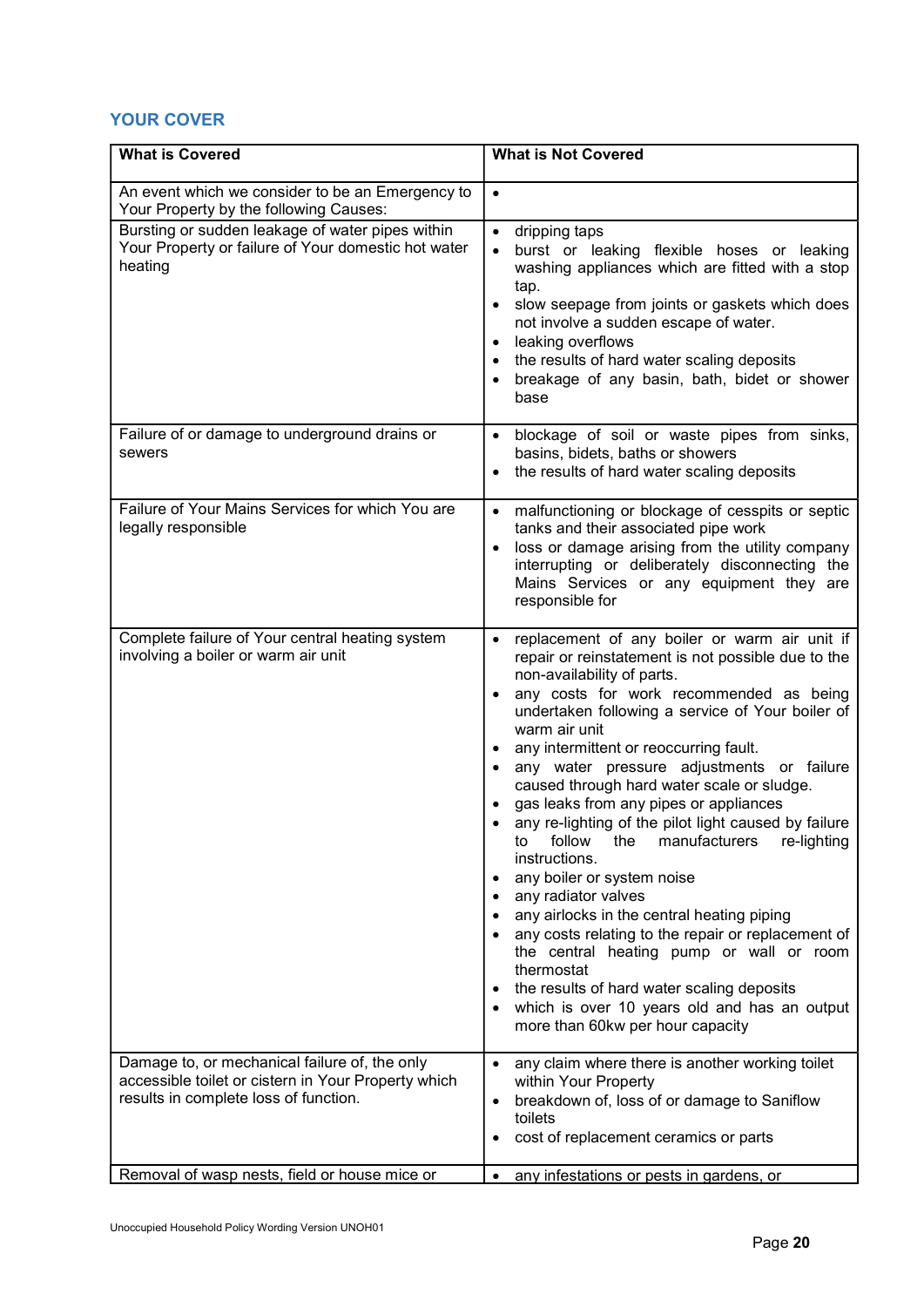| brown rats within Your Property                                     | outbuildings<br>any damage caused by the pests or infestations<br>or by their removal                                                                                                 |
|---------------------------------------------------------------------|---------------------------------------------------------------------------------------------------------------------------------------------------------------------------------------|
| Break-in or vandalism compromising the security of<br>your Property | breakage of internal glass or doors<br>$\bullet$<br>vandalism caused by Your tenant or anyone<br>staying at Your property with Your permission<br>any loss not reported to the Police |
| Missing or repositioned roof tiles                                  | flat or Tarpaulin Roofs<br>blocked or misaligned guttering                                                                                                                            |

### POLICY CONDITIONS SPECIFIC TO SECTION 5

- 1 You must answer all questions about this policy honestly and fully at all times. You must also tell Us straight away if anything that You have already told Us changes. If You do not tell Us, Your policy may be cancelled and any claim You make may not be paid.
- 2 You must take all reasonable steps to protect Your Property and prevent loss and damage and to maintain Your Property in sound condition and good repair.
- 3 All boilers and other equipment should be serviced annually or in accordance with manufacturer's guidelines and You should keep all service documentation in case it is needed when You make a claim
- 4 If a claim is fraudulent in any respect all benefit under this Policy will be forfeited
- We will insure You under this policy only if You keep to the terms and conditions of this policy
- 6 We may take proceedings at Our expense and for Our own benefit, but in Your name, to recover compensation from any third party in respect of anything covered by this policy. This is to enable Us to recover any costs We have incurred from any third party who may have liability for the costs.
- 7 When You become aware of a possible claim under this policy, You must notify Us immediately. If for any reason We allow You to use Your own appointed contractor, You should obtain an estimate for the work and contact Us for authorisation to continue with the repair. You must then at Your own expense supply Us with a written statement and other supporting documentation that We may require to substantiate Your claim as soon as is reasonably possible.
- 8 If there is any dispute about the Policy interpretation, or if We have accepted a claim but there is a disagreement over the amount We will pay, We offer You the option of resolving this by using the Arbitration procedure We have arranged. Please see the details shown under the Customer Satisfaction section. Using this Service will not affect Your legal rights.
- 9 You and We are free to choose the Law applicable to this agreement but in the absence of agreement to the contrary the Law of England and Wales will apply
- 10 You must promptly pay Us or the Approved Contractor for all work authorised by You which is not covered under this insurance policy
- 11 If any loss, damage or expense covered under this policy is also covered by any other insurance or maintenance contract, You must provide Us with full details of the other contract. We will not pay more than Our fair share (rateable proportion) of any claim.

### POLICY EXCLUSIONS SPECIFIC TO SECTION 5

You are not covered for:

- 1 Any loss or damage arising from faults, damage or infestation that You were aware of at the time You entered into this contract
- 2 Any costs incurred when You have not notified Us and received Our prior agreement
- 3 Any loss or damage relating to repairs more specifically covered as part of any other insurance policy, guarantee or maintenance agreement
- 4 Damage incurred in gaining necessary access or the cost of effecting Permanent Repairs once the Emergency has been resolved, including any redecoration or making good the fabric of the Property
- 5 Any defect, damage or failure caused by malicious or wilful act, negligence, misuse, third party interference or faulty workmanship, including any attempted repair or modification which does not meet recognised industry standards
- 6 Any claim when the Property has been left Unoccupied for 60 consecutive days or more
- 7 Any Claim where the Property is used for any business purposes other than letting to a tenant under a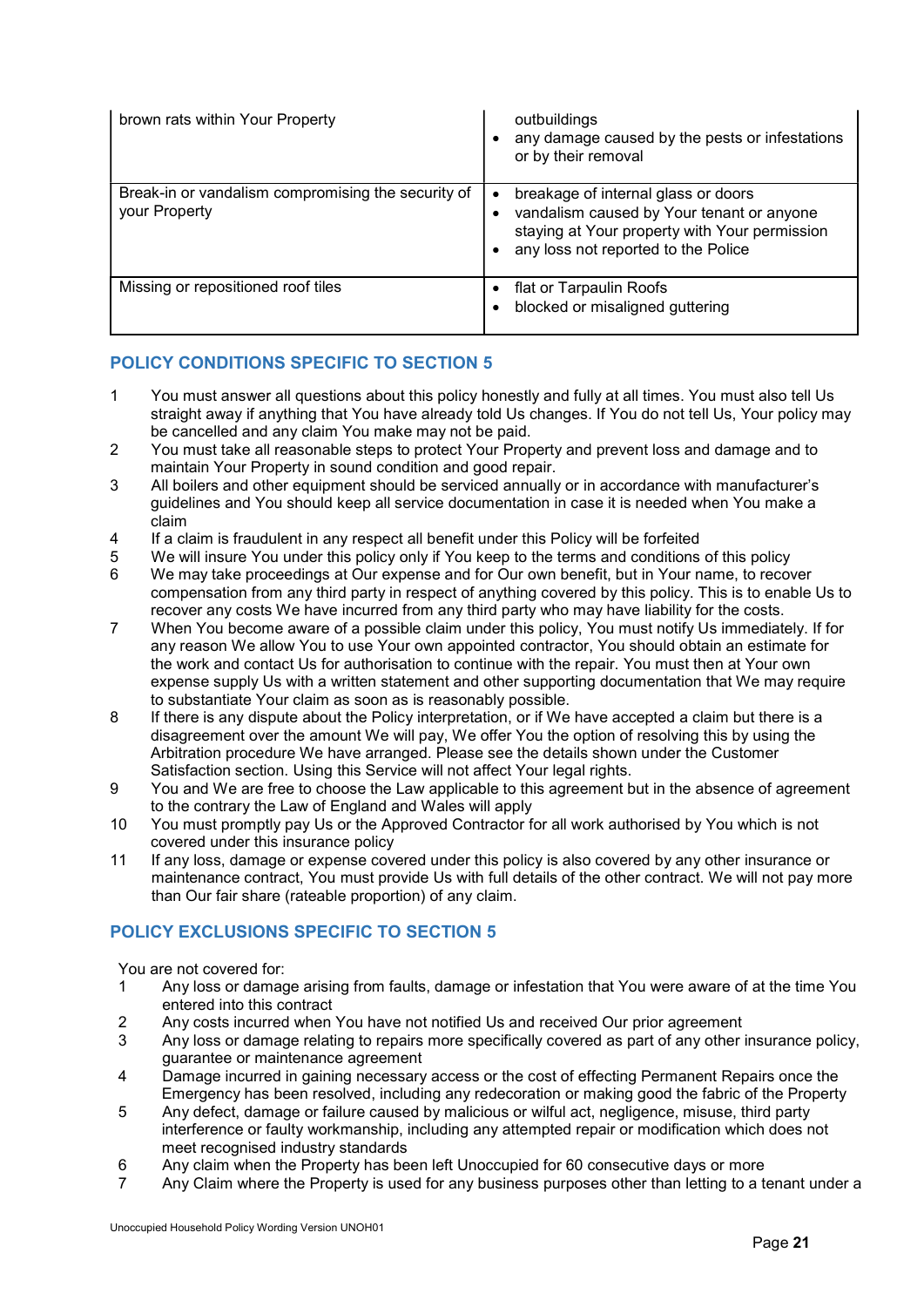single or joint tenancy agreement or as a holiday home.

- 8 Any claims relating to CCTV, fire, security or surveillance systems or to swimming pools, ponds or fountains
- 9 any loss or damage arising as a consequence of:

a) war, invasion, act of foreign enemies, terrorism, hostilities (whether war be declared or not), civil war, rebellion, revolution, insurrection, military or usurped power; riot or civil commotion b) ionising radiation or contamination by radioactivity from any nuclear fuel or from any nuclear waste from combustion of nuclear fuel, the radioactive toxic explosive or other hazardous properties of any explosive nuclear assembly or its nuclear component thereof or contamination or poisoning due to the effects of chemical or biological and/or radioactive substances.

c) pressure waves caused by aircraft and other aerial devices travelling at sonic or supersonic speeds.

- 10 Any loss, injury, damage or legal liability arising directly or indirectly from: a) the failure of any computer or other electrical component to recognise correctly any date and its true calendar date
	- b) computer viruses
- 11 Any direct or indirect loss arising from the provision of, or delay in, providing the services to which this insurance relates, unless negligence on Our part can be demonstrated. An example of this would be loss of wages as a result of an Emergency.
- 12 Costs associated with any other property, home contents or communal/shared areas of Your Property.
- 13 Any loss, injury or damage arising as a result of equipment not having been installed, serviced or maintained in accordance with statutory regulations or manufacturer's instructions.
- 14 Subsequent claims arising from the same cause or event, when You have not taken or paid for the action recommended by Our Approved Contractor to ensure that the original fault has received a Permanent Repair.
- 15 Any claim where no fault is found.
- 16 Failure of any services where the problem is situated outside the boundary of the plot of land on which Your Property is situated or beyond the part of the sole or shared supply system or piping for which You are legally responsible.

### CUSTOMER SATISFACTION

Our Promise of Service: We aim to provide a first class service at all times. However, If You have a complaint You should contact Us in the first instance at:

Quality Department, Intana, Sussex House, Perrymount Road, Haywards Heath, West Sussex, RH16 1DN. Alternatively telephone Us on 01444 442 010 or email Us at quality@intana-assist.com

We will aim to provide You with a full response within four weeks of the date We receive Your complaint and Our response will be Our final decision based on the evidence presented. If for any reason there is a delay in completing Our investigations, We will explain why and tell You when We hope to reach a decision.

In any event, should You remain dissatisfied or fail to receive a final answer within eight weeks of Us receiving Your complaint, You may have the right to refer Your complaint to an independent authority for consideration. That authority is the Financial Ombudsman Service (FOS) at: Exchange Tower, Harbour Exchange Square, London E14 9SR. Telephone: 0800 0234 567 or 0300 1239 123.

#### Please note

If You wish to refer this matter to the FOS You must do so within 6 months of Our final decision. You must have completed the above Procedure before the FOS will consider Your case.

If you do not refer your complaint within the six months, the Ombudsman will not have our permission to consider your complaint and therefore will only be able to do so in very limited circumstances. For example, if it believes that the delay was as a result of exceptional circumstances.

The Financial Ombudsman is only able to intervene in respect of personal policyholders or micro -enterprise (i.e. with a turnover of less than €2,000,000 and less than 10 staff).

Your legal rights are not affected.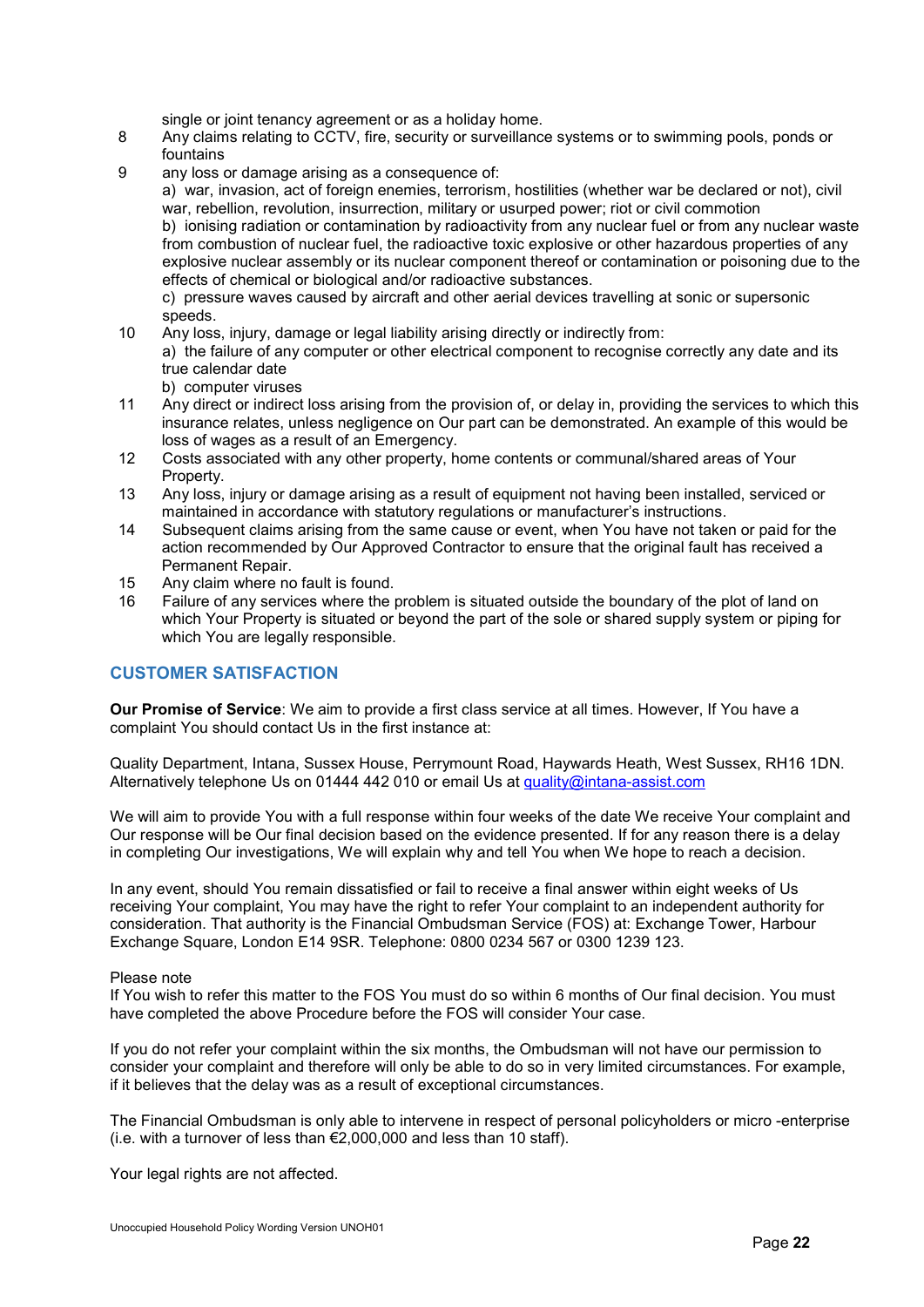#### CANCELLATION & RENEWAL PROVISIONS

Your rights to cancel You have the right to cancel any policy of insurance within 14 days of the date of issue or receipt of the terms and conditions, whichever is later. We will refund to You any Premium You have paid to Us. In the case of renewals We will refund to You any Premium You have paid to Us less any payments We have made.

Cancellation by You If You subsequently give notice in writing or by telephone to Us to cancel this policy, such cancellation shall take effect on the date the notice is received or on the date specified in the notice, whichever is the later. No return of premium will be made.

Cancellation by Us If You fail to satisfy the terms of Your Policy, We may choose to cancel Your Policy during the Period of Insurance by giving You 14 days written notice of cancellation to the last address You provided Us with. Examples of when We might do this includes You not paying a Premium instalment when due, Us discovering that Your property is no longer eligible for cover, etc.

Premium position upon cancellation by Us If premium has been paid for any period beyond the date of cancellation of this insurance, the relevant pro-rata portion of this premium will be refunded to You or Your estate.

If however an incident has arisen during the Period of Insurance which has or will give rise to a claim, then no refund will be made.

#### DATA PROTECTION

We collect and maintain personal information in order to underwrite and administer the policies of insurance that We issue. All personal information is treated with the utmost confidentiality and with appropriate levels of security. We will not keep Your information longer than is necessary.

Your information will be protected from accidental or unauthorised disclosure. We will only reveal Your information if it is allowed by law, authorised by You, to prevent fraud or in order that We can liaise with Our agents in the administration of this policy.

Under the terms of the Act You have the right to ask for a copy of any information We hold on You upon payment of an administrative fee and to require a correction of any incorrect information held. Any inaccurate or misleading data will be corrected as soon as possible.

The above principles apply whether We hold Your information on paper or in electronic form. Enquiries in relation to data held by Collinson Insurance Services Limited should be directed to the Customer Contact Centre Manager, Collinson Insurance Services Limited, Sussex House, Perrymount Road, Haywards Heath, West Sussex RH16 1DN.

#### FINANCIAL SERVICES COMPENSATION SCHEME FOR SECTION 5

Collinson Insurance Services Limited and Great Lakes Reinsurance (UK) SE are both covered by the Financial Services Compensation Scheme (FSCS). You may be entitled to compensation from the FSCS, if either are unable to meet their obligations. More information can be obtained from the www.fscs.org.uk website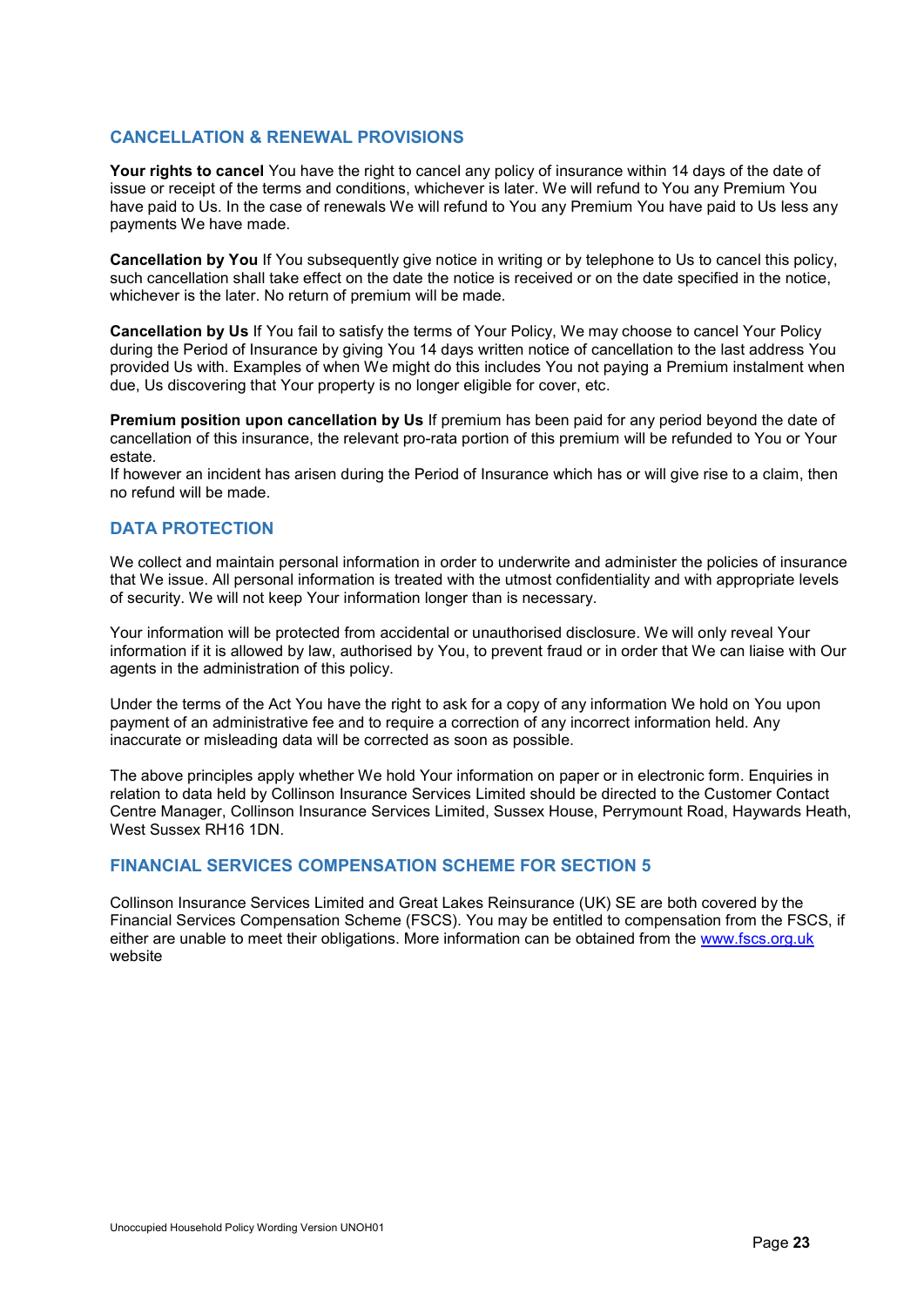# General Exclusions Specific to Sections 1, 2 and 3

This policy does not cover any loss. Accidental Damage, liability or injury nor any damage, liability or injury directly or indirectly caused by, or contributed to, or arising from:

#### 1. Loss in Value

We will not pay for any loss in value of any property following repair or replacement.

#### 2. War, Riot and Terrorism

We will not pay for any loss, damage or liability that is directly or indirectly caused by:

- War, invasion, act of foreign enemy, hostilities (whether war is declared or not), civil unrest, rebellion, revolution, insurrection or requisition, riot or similar event, confiscation or nationalisation by any government or other authority.
- Any acts Of Terrorism. For this exclusion an act of terrorism means an act including for example the use of force or violence and/or the threat thereof, any person or group(s) of persons whether acting alone or on behalf of or in connection with any organization(s) or government(s), committed for political, religious, ideological or similar purposes including the intention to influence any government and/or to put the public or any section of the public in fear.

#### 3. Nuclear/Radioactive Contamination

We will not pay for any loss, damage or liability that is directly or indirectly caused by:

- Ionising radiation or contamination by radioactivity from nuclear fuel or nuclear waste.
- Radioactive, toxic, explosive or other dangerous properties of any explosive nuclear equipment.

#### 4. Pollution

We will not pay for any loss, damage or liability that is directly or indirectly caused by pollution or contamination by naturally occurring or man-made substances, forces or organisms or any combination of them whether permanent or transitory and however occurring.

#### 5. Sonic Bangs

We will not pay for any loss, damage or liability caused directly or indirectly by pressure waves from aircraft or other aerial devices travelling at sonic or supersonic speeds.

#### 6. Criminal Acts

We will not pay for any loss, damage or liability caused whilst property is being used by You or Your Family in connection with a crime or as a means of avoiding lawful apprehension.

#### 7. Electronic Data Exclusion

Despite any provision to the contrary within the Policy or any **Endorsement**, it is understood and agreed as follows:-

- a) This policy does not insure loss, damage, destruction, distortion, erasure, corruption or alteration of Electronic Data from any cause whatsoever (including but not limited to Computer Virus) or loss of use, reduction in functionality, cost, expense of whatsoever nature resulting therefrom, regardless of any other cause or event contributing concurrently or in any other sequence to the loss.
- b) However, in the event that a peril listed below results from any of the matters described in paragraph a) above, this policy, subject to all its terms, conditions and exclusions, will cover physical damage occurring during the Period of Insurance to property insured by this policy directly caused by such listed peril.

Listed Perils Fire Explosion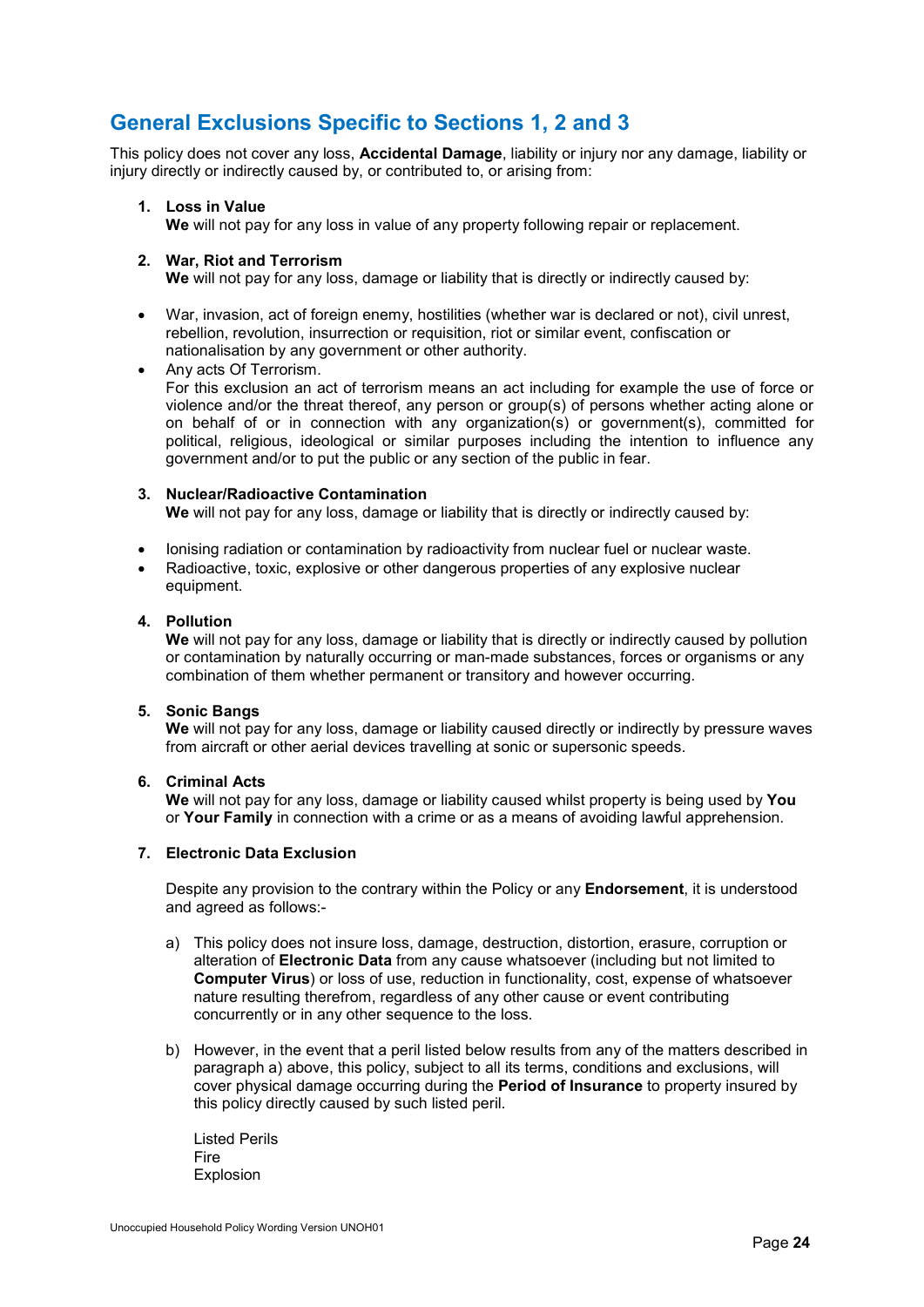#### 8. Electronic Data Processing Media Valuation

Despite any provision to the contrary within the policy or any **Endorsement** thereto, it is understood and agreed as follows:-

Should electronic data processing media insured by this policy suffer physical loss or damage insured by this policy, then the basis of valuation shall be the cost of the blank media plus the costs of copying the Electronic Data from back-up or from originals of a previous generation. These costs will not include research and engineering nor any costs of recreating, gathering or assembling such Electronic Data. If the media is not repaired, replaced or restored the basis of valuation shall be the cost of the blank media. However this policy does not insure any amount pertaining to the value of such Electronic Data to You or any other party, even if such Electronic Data cannot be recreated, gathered or assembled.

### General Conditions Specific to Sections 1, 2 and 3

#### 1. Your duty: Information You have given Us

In deciding to accept this policy and in setting the terms including premium We have relied on the information which You have provided to Us. You must take care when answering any questions We ask by ensuring that any information provided is accurate and complete.

If We establish that You deliberately or recklessly provided Us with untrue or misleading information We will have the right to:

- (a) treat this policy as if it never existed;
- (b) decline all claims; and
- (c) retain the premium.

If We establish that You carelessly provided Us with untrue or misleading information We will have the right to:

- (i) treat this policy as if it never existed, refuse to pay any claim and return the premium You have paid, if We would not have provided You with cover;
- (ii) treat this policy as if it had been entered into on different terms from those agreed, if We would have provided You with cover on different terms;
- (iii) reduce the amount **We** pay on any claim in the proportion that the premium You have paid bears to the premium We would have charged You, if We would have charged You more.

We will notify You in writing if (i), (ii) and/or (iii) apply.

If there is no outstanding claim and (ii) and/or (iii) apply, **We** will have the right to:

- (1) give You 14 days' notice that We are terminating this policy; or
- (2) give You notice that We will treat this policy and any future claim in accordance with (ii) and/or (iii), in which case You may then give Us thirty  $(30)$  days' notice that You are terminating this policy.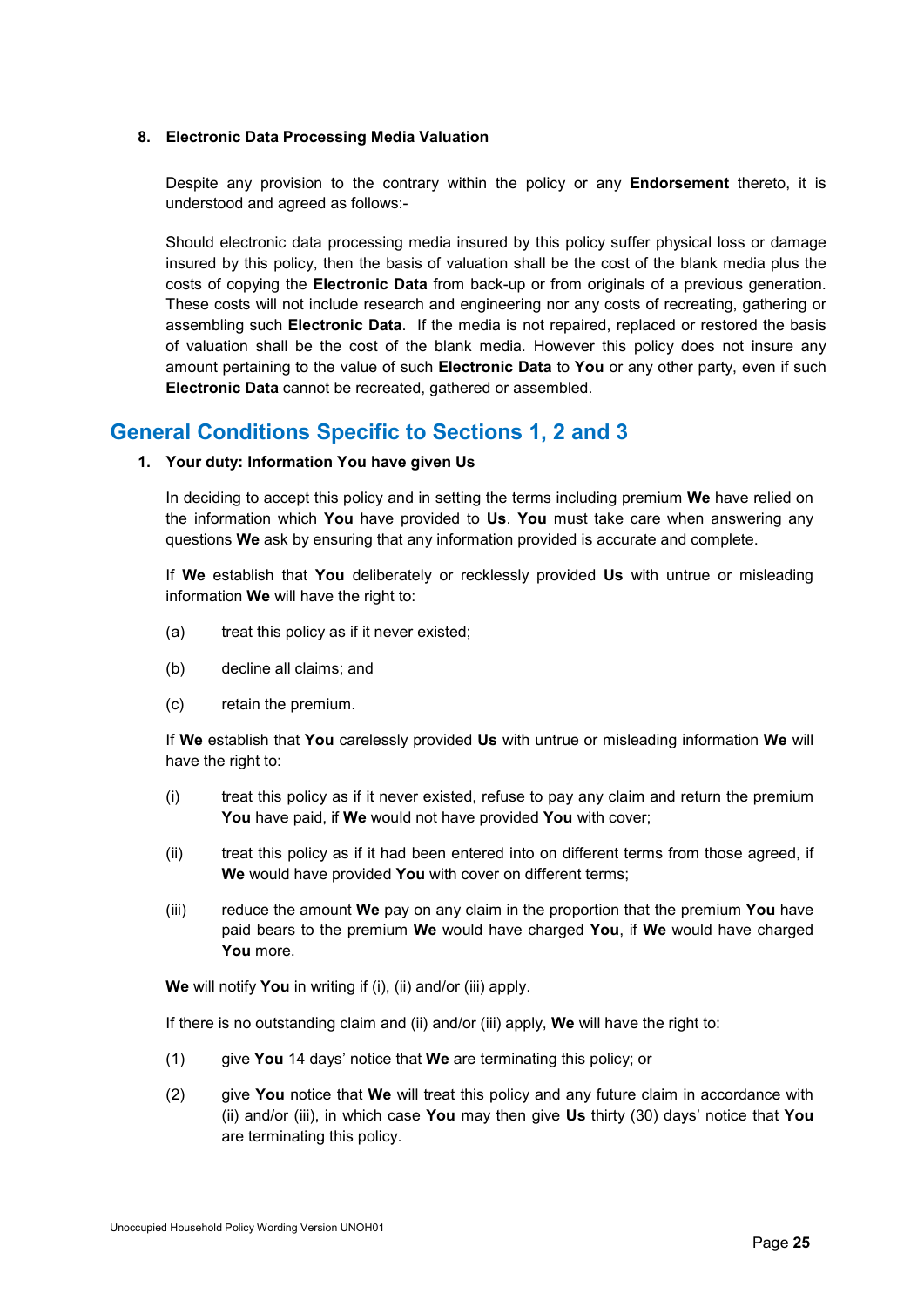If this policy is terminated in accordance with  $(1)$  or  $(2)$ , We will refund any premium due to You in respect of the balance of the Period of Insurance.

#### 2. Reasonable Care

You must take all steps to prevent accidents, loss or damage and must maintain the property insured in sound condition and good repair.

#### 3. Other Insurances

If any accidental loss or Accidental Damage covered by this policy is insured elsewhere We will only pay **Our** rateable proportion of any claim.

#### 4. Changes in Circumstances

You must tell Us as soon as possible about any changes to the information You provided at the time You took out this policy or during the policy cover. Examples of such changes are:

- If You change Your insured address.
- If You change Your name.
- If You change Your occupation(s) or the trade in which You work.
- If the property is to be let or sublet.
- If the property is to be used for business and the type of business use.
- If there are to be paying guests or lodgers.
- If the number of consecutive days that the property is **Unoccupied** increases.
- If You are convicted of a criminal offence (other than a motoring offence).
- If You become bankrupt.
- If the full rebuilding costs of Your property changes (if You have Your Buildings insurance with Us).
- If the Contents or Valuables and Personal Effects sum insured changes (if You have these sections insured with Us).
- If there are any renovations or building works being carried out, or due to commence, at Your Home.
- If the type of locks or alarm should change, or if You no longer have an alarm maintenance contract in force.
- If the property is no longer self-contained or does not have its own lockable entrance.
- If the property is not in a good state of repair.
- If there is any flooding to the property, or within 100m of the property.
- If the property is showing signs of potential Subsidence, Landslip or Heave damage (e.g. cracking).
- If any other houses in the same street have been affected by Subsidence, Landslip or Heave.
- If You have made a claim under any other home or landlords policy that is not provided by Us
- If You have any other insurance policy refused, declined, cancelled or voided.

When We are notified of a change We will tell You if this affects Your policy. For example We may cancel Your policy in accordance with the Cancellation and Cooling-Off Provisions, amend the terms of Your policy or require You to pay more for Your insurance. If You do not inform Us about a change it may affect any claim You make or could result in Your insurance being invalid.

#### 5. Cancellation

#### Cooling-off Period - Your Right of Cancellation

Once You have entered into this insurance contract with Us, You are entitled to 14 days to decide whether You wish to proceed. This 14 day period will commence from either the inception date of the contract as shown on the Policy Schedule or the date on which You receive the full terms and conditions of the contract, whichever is later.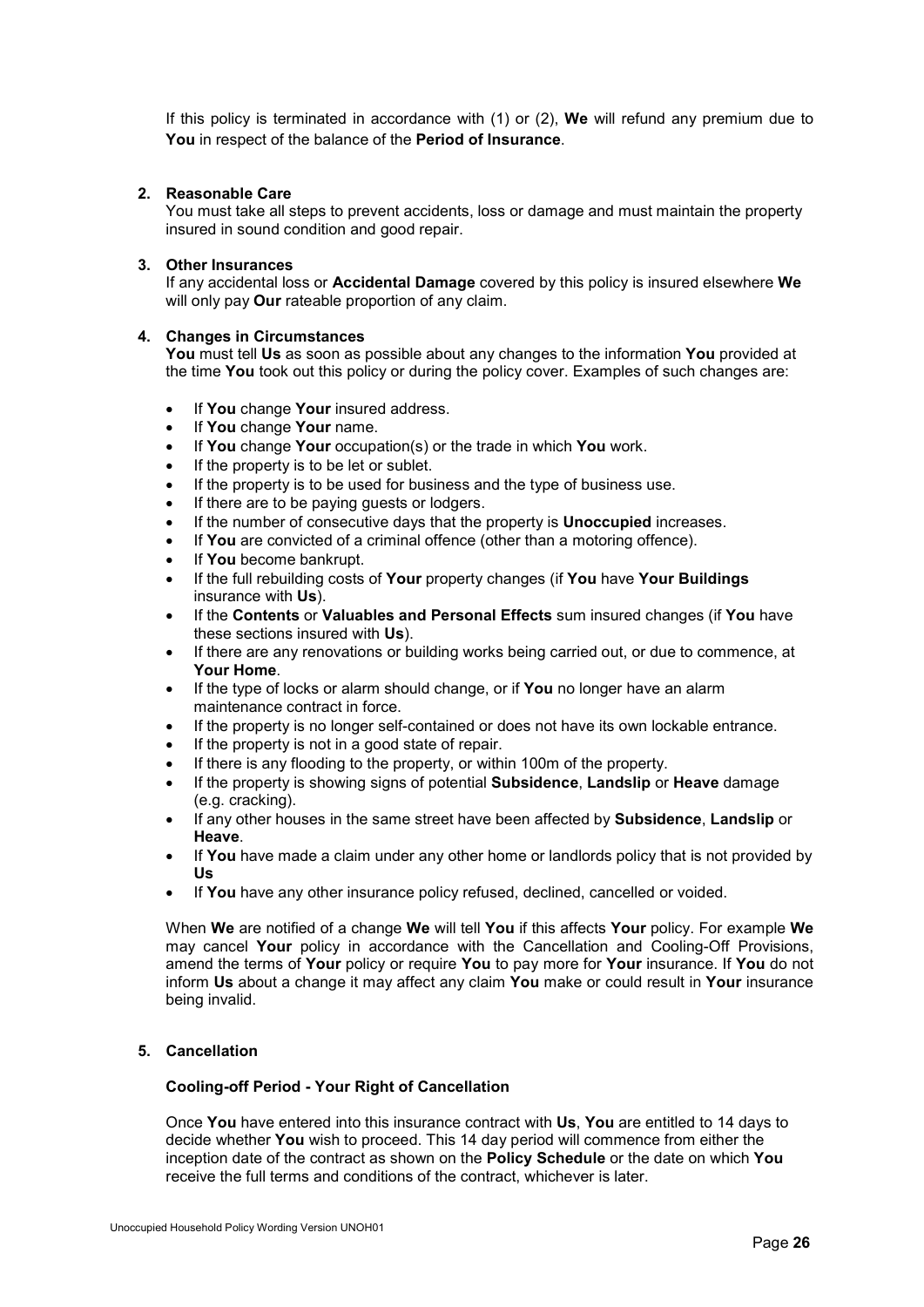If You wish to cancel this policy then You should contact Your Broker via telephone, email or written confirmation. Provided there has not been a claim made in that period, a full return of premium will be made.

#### By Us

We or Your authorised Broker have the right to cancel this policy at any time where there is a valid reason for doing so by giving You 14 days' notice in writing. A cancellation letter will be sent to the latest address We have for You and will set out the reason for cancellation. Valid reasons include but are not limited to:

- Where Your Broker has been unable to collect a premium payment. In this case they will contact You in writing requesting payment by a specific date. If they do not receive the payment by this date, they will issue a cancellation letter. Your policy will be cancelled if payment is not received by the end of the cancellation notice period;
- Non-receipt of requested documentation such as a copy of Your valuations or evidence of no claim bonus. In this case Your Broker will ask You to provide the documentation by a specified date. If they do not receive the documentation by this date, they will issue a cancellation letter. Your policy will be cancelled if the requested documentation is not received by the end of the cancellation notice period;
- Where You have not told Us about any changes to the information You provided at the time of quotation, when You took out the policy, during the policy cover or at renewal if these changes may have resulted in an increased risk to Us. Examples of changes are listed in the General Conditions section under 'Changes in circumstances';
- Where We suspect or have evidence of criminal or fraudulent activity.

If We cancel Your policy due to non-payment of premium, the cancellation date will be the date stated in the cancellation letter Your Broker will send to You.

Any return of premium due to You will be calculated at a proportional daily rate depending on how long the policy has been in force unless You have made a claim in which case the full annual premium is due.

#### By You

You may cancel this policy at any time by contacting Your Broker via telephone, email or written confirmation. We will provide a refund of premium based on a pro-rata basis for the period in which You received cover, excluding Your policy administration fee. If a claim has been made there will be no refund of any premium paid

#### 6. Claims Handling

- You must tell Us without delay about any event that could lead to a claim.
- You must send Us unanswered any letter, claim, writ or summons You or Your Family receive as soon as possible.
- You must give Us all the information and assistance We require to deal with the claim and You or Your Family must not accept responsibility for any claim against You or Your Family or make any offer or promise to pay a claim.
- You must fully co-operate with any third party service providers We (or anyone else who acts on our behalf) may instruct in order to assist in dealing with the claim (full contact details of such suppliers and the capacity in which they are acting can be provided to You upon request.
- You must report to the Police any Theft, Malicious Damage, Vandalism or loss of property as soon as possible.
- You must take all reasonable steps to minimise loss or damage and take all practical steps to recover lost property and discover any guilty person.
- We are entitled to take over, defend or settle any claim under this policy in Your name or any other person covered by this policy and We are entitled to take legal action in any such name to recover any payments We make.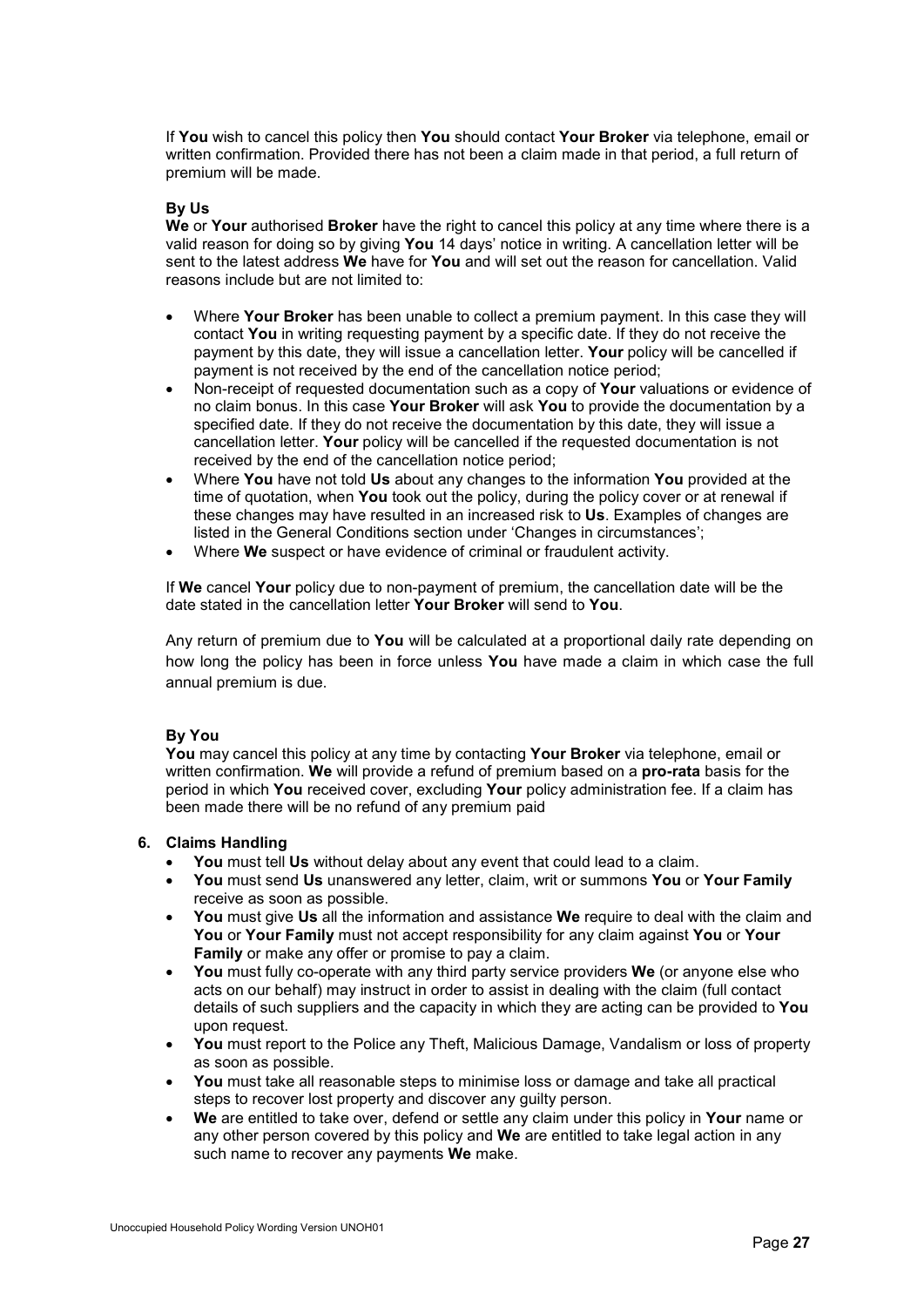- We may enter into and inspect any building where loss or damage has occurred and take charge of any damaged property. No property may be abandoned to Us.
- If any lost or stolen property is recovered You must let Us know as soon as reasonably possible by recorded delivery. If the property is recovered after payment of the claim it will belong to Us but You will have the option to retain it and refund any claim payment to Us.

#### 7. Electronic Service

In the event that We bring proceedings against You as a result of any act or omission by You in relation to this policy We may, at our discretion, serve proceedings upon You by email utilising the email address You provided to Us when taking out this policy or such other email address You notify to Us in writing from time to time. Documents will be provided in an Adobe Acrobat compatible format with a total message size not exceeding 5 megabytes (MB).

#### 8. Fraudulent Claims

If You, or anyone acting for You, makes a fraudulent claim, for example a loss which is fraudulently caused and/or exaggerated and/or supported by a fraudulent statement or other device, We:

- (a) will not be liable to pay the claim; and
- (b) may recover from You any sums paid by Us to You in respect of the claim; and
- (c) may by notice to You treat this policy as having been terminated with effect from the time of the fraudulent act.

If We exercise Our right under (c) above:

- (i) We shall not be liable to You in respect of a relevant event occurring after the time of the fraudulent act. A relevant event is whatever gives rise to Our liability under this policy (such as the occurrence of a loss, the making of a claim, or the notification of a potential claim); and.
- (ii) We need not return any of the premium paid.

#### 9. Underinsurance

If the Sum Insured is less than the full replacement cost We will only pay the same proportion of the loss or damage as the Sums Insured bears to the full replacement cost. For example, if the Sum Insured represents only one half of the full replacement We will only pay for one half of the amount lost or damaged.

#### 10. Matching Items

We will not pay the cost of replacing any undamaged item or part of any item solely because it forms part of a set, suite or one of a number of items of similar nature, colour or design.

#### 11. Protection Maintenance

Any protections for the safety of the insured property shall be maintained throughout the currency of this insurance and shall be in use at all times when the Home is left unattended.

#### 12. Notice of Change of Occupancy

It is a condition precedent to the liability under this policy that You or Your authorised representative, shall notify Us if the Home specified in the Schedule ceases to be anything other than Unoccupied. Upon receipt of this notice We will amend the terms and conditions of this **Insurance**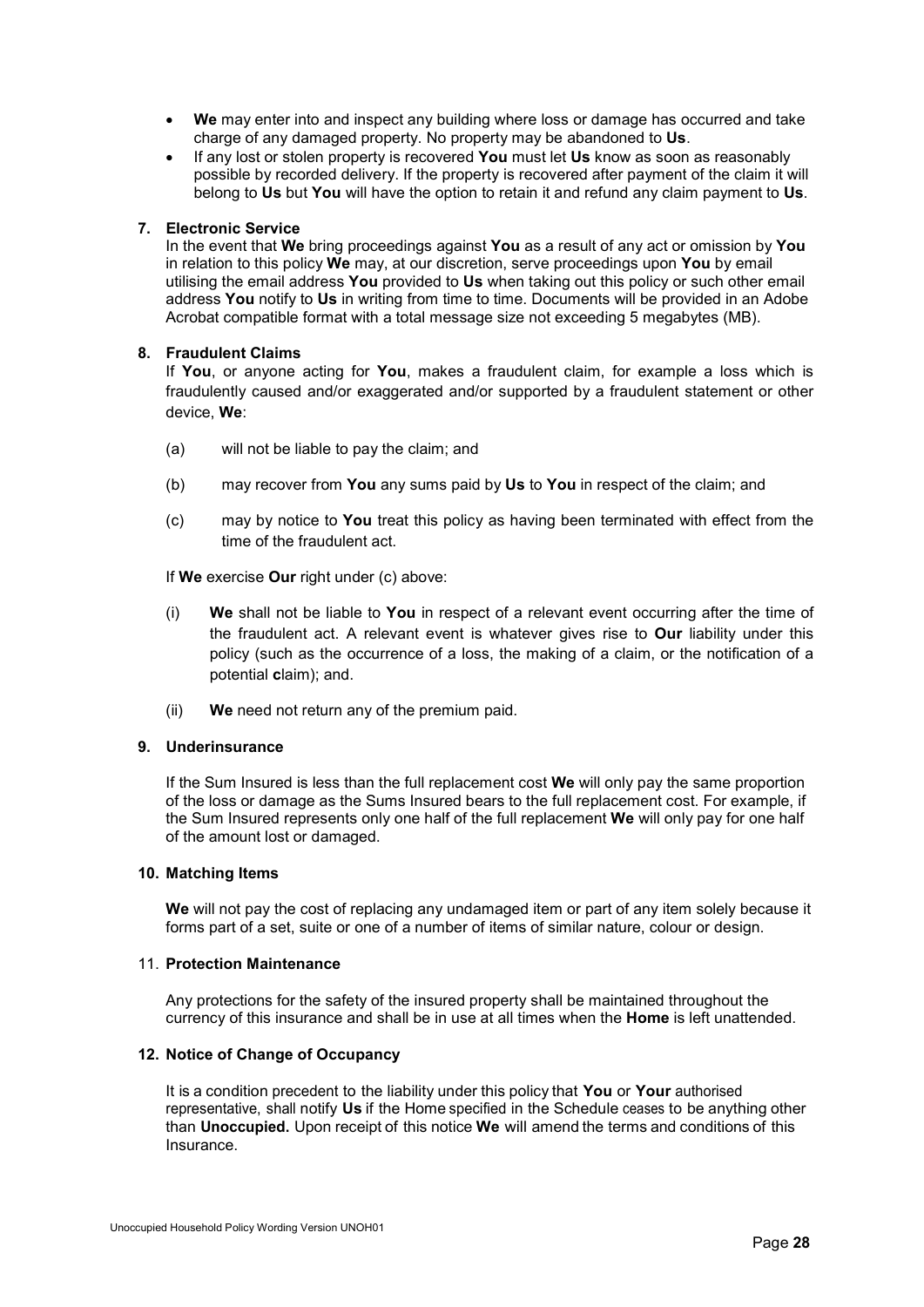#### 13. Notice of Works Clause

It is a condition precedent to the liability under this policy that You shall notify Us prior to the commencement of any conversion, extensions, refurbishment and modernisation to the Home. Upon receipt of this notice We reserve the right to amend the terms and conditions of this Insurance.

#### 14. Sanctions

We shall not provide any benefit under this policy to the extent of providing cover, payment of any claim or the provision of any benefit where doing so would breach any sanction, prohibition or restriction imposed by law or regulation.

#### 15. Third Party Rights

A person who is not a party to this contract of insurance has no right under the Contracts (Rights of Third Parties) Act 1999 to enforce any term of this contract of insurance but this does not affect any right or remedy of a third party that exists or is available apart from that Act.

#### 16. Fees

Tansar Holdings Limited will charge the following non-refundable Administration and Fraud Protection Fees:

- New Business and Renewal £15 plus insurance premium tax (IPT)
- All Mid-term Adjustments £15 plus insurance premium tax (IPT)

There will be no fee charged if the policy is cancelled during the 14 day cooling off period.

# Financial Services Compensation Scheme

You may be entitled to compensation if Your Insurer(s) cannot meet their liabilities under this policy. This depends on the type of business and circumstances of Your claim.

For full information on this if required please refer to Your Policy Schedule where there is a section on the Financial Services Compensation Scheme.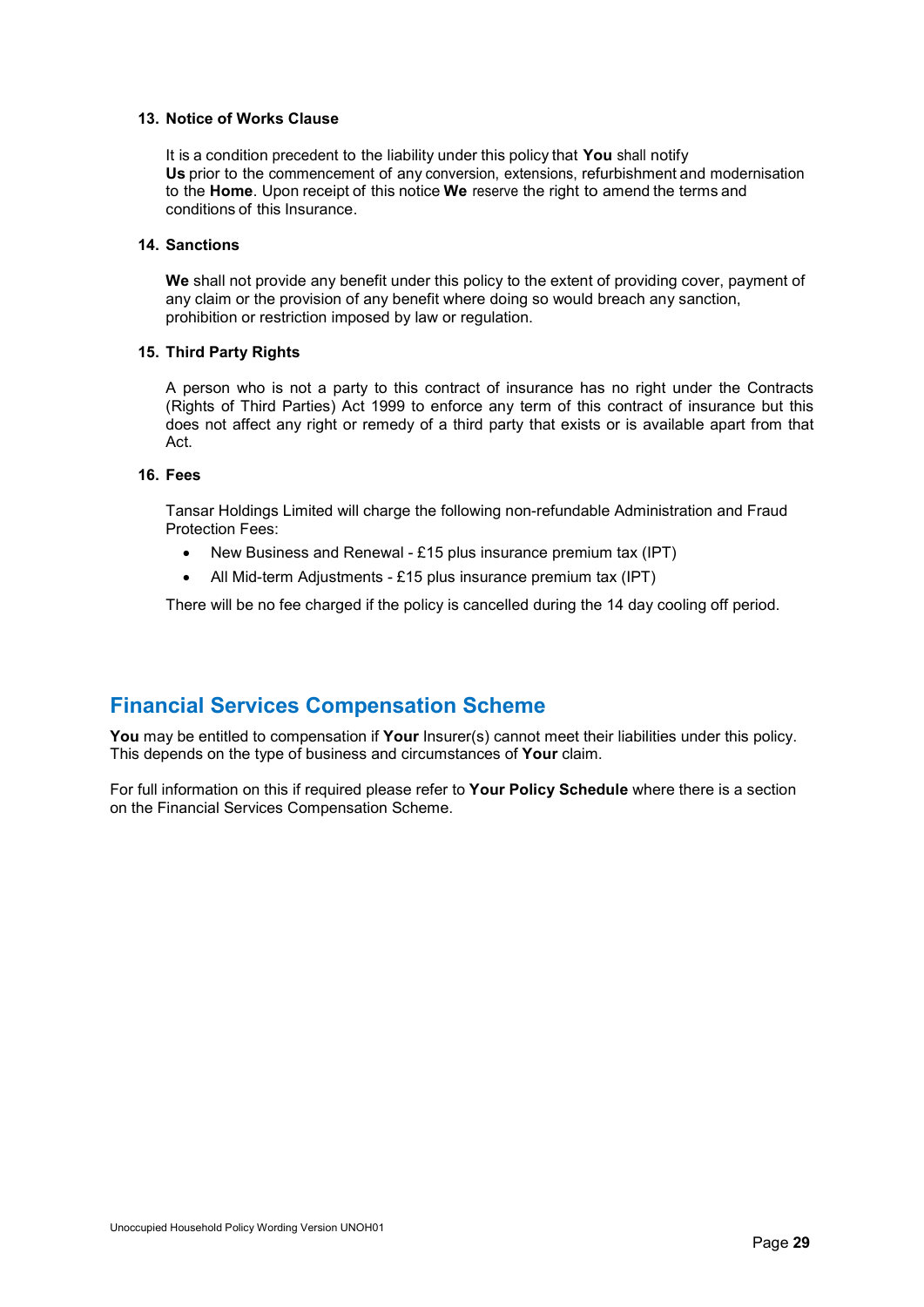# **Complaints**

If You have any enquiries or complaints arising from Your policy, please contact the agent that arranged Your policy.

Alternatively, You can email us at complaints@tansar.co.uk or write to Tansar Holdings Limited at the address given below:

West House, 34, Broomfield Road, Chelmsford, Essex. CM1 1SW

If You remain dissatisfied after the Complaints Manager has considered Your complaint, or You have not received a final decision within eight (8) weeks, You can refer Your complaint to the Financial Ombudsman Service at:

> Exchange Tower London E14 9SR

E-mail: complaint.info@financial-ombudsman.org.uk

#### From within the United Kingdom

Telephone Number: 0800 0234 567 (free for people phoning from a "fixed line", for example, a landline at home) Telephone Number: 0300 1239 123 (free for mobile-phone users who pay a monthly charge for calls to numbers starting 01 or 02)

#### From outside the United Kingdom

| Telephone Number: | +44(0)20 7964 1000 |
|-------------------|--------------------|
| Fax Number:       | +44(0)20 7964 1001 |

The Financial Ombudsman Service can look into most complaints from consumers and small businesses. For more information contact them on the above number or address, or view their website: www.financial-ombudsman.org.uk

The European Commission also provides an on-line dispute resolution (ODR) platform that allows consumers to submit their complaint through a central site, which will forward the complaint to the right Alternative Dispute Resolution (ADR) scheme. For more information about ODR please visit http://ec.europa.eu/odr

Following the complaints procedure does not impact Your rights to legal action.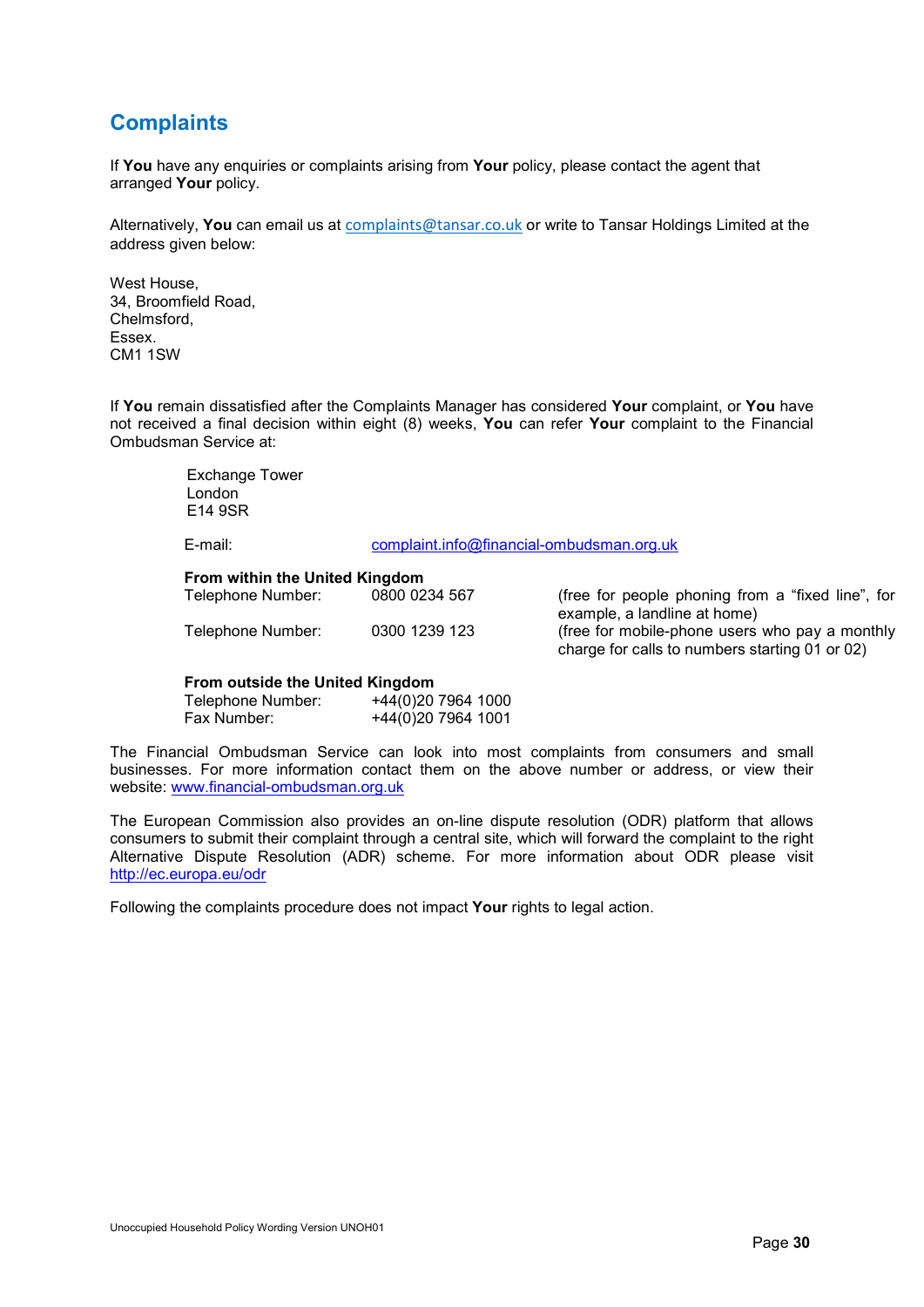# How to Make a Claim

# Making a Claim under Sections 1, 2 and 3

### If you need to make a claim

1. Check Your policy and Your Policy Schedule carefully to make sure that you are insured.

2. Please phone the number shown on Your Policy Schedule as soon as possible to report the loss or damage. They will tell You what You need to do next.

If possible please have the following information to hand when you telephone the claims line:

- policy number;<br>• Home postcode
- **Home** postcode;<br>• nature of problem
- nature of problem;

If You are a victim of theft, malicious damage, vandalism or something is damaged away from the Home, tell the police or issuing authority first and request an incident number.

If You have had to pay a tradesman to make urgent repairs necessary to prevent further loss or damage You should ask for and keep hold of any receipts they give You.

3. Do not

- admit fault if You or Your Family are being held responsible for injury or damage.
- pay, offer or agree to pay any amount or admit responsibility without our permission;
- carry out any permanent repairs or dispose of any damaged items until We have been given the opportunity to inspect the damage.

If you receive any documentation regarding a claim such as letters or receipts please send them to Us unanswered and without delay to the address in Your Policy Schedule.

#### What might we ask you to do or what might we need to do?

To help Us handle Your claim as quickly as possible We may:

- ask You to take steps to recover any property which has been lost;
- ask You to send Us at our expense, all the documents and information (including written estimates and proof of value or ownership) We may require.
- enter any building where loss or damage has happened;
- take control of the remains of any property insured by the policy for which We have agreed to pay a claim and deal with them in a reasonable manner; or
- leave the remains of any property insured by the policy for which We have agreed to pay a claim with You to and deal with as You see appropriate;
- take over, defend or settle any claim made against You or at our own expense, take legal action in Your name to get back any payment We have made under this policy.

Further information is provided on Your Policy Schedule together with the claim phone number in respect of how to make a claim.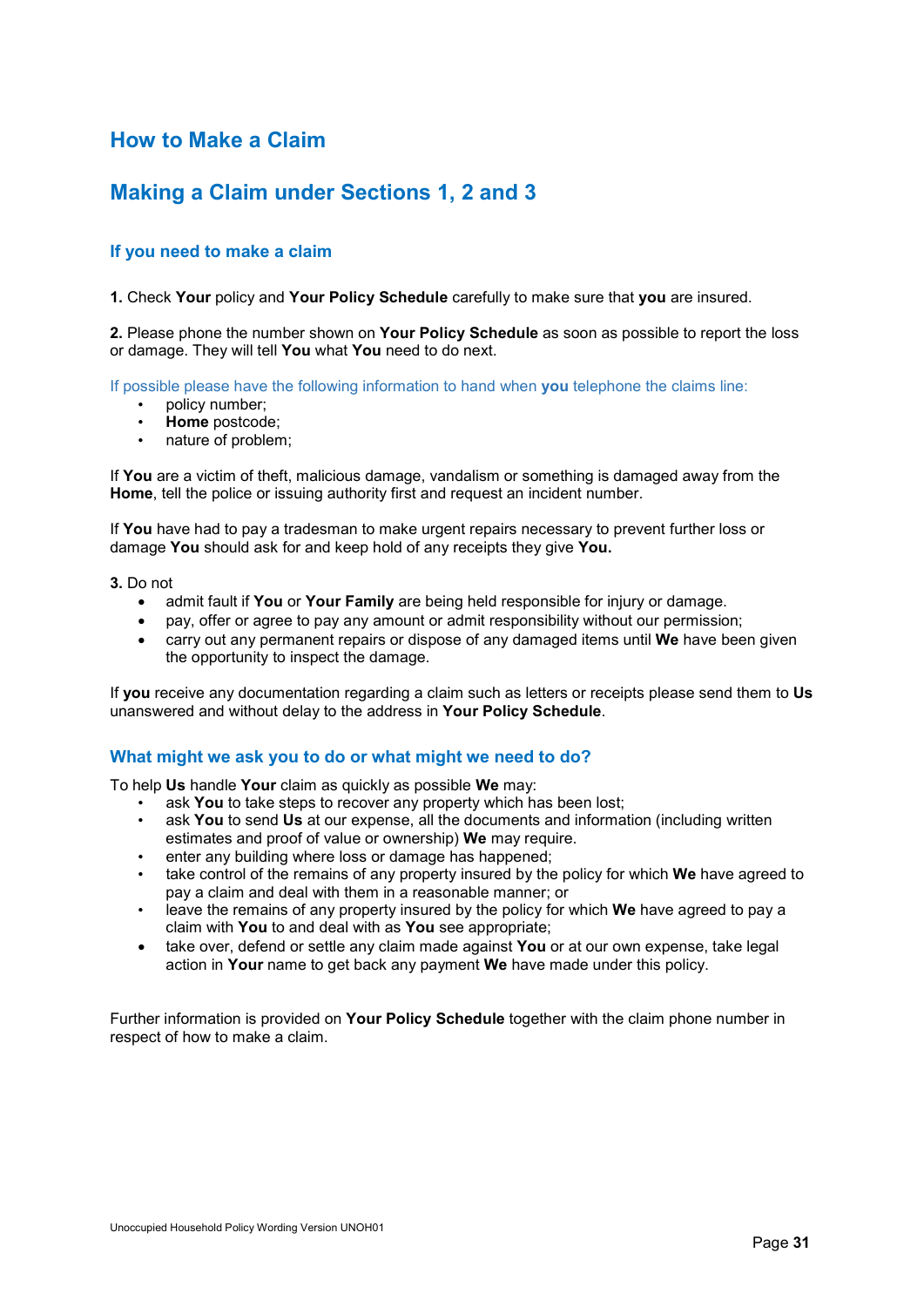# Making a Claim under Section 4 (Legal Expenses Insurance)

As soon as You have a legal problem that You may require assistance with under this insurance You should telephone the Legal Helpline.

In general terms, You are required to immediately notify Us of any potential claim or circumstances which may give rise to a claim. If **You** are in doubt whether a matter constitutes a notifiable claim or circumstance, contact the Legal Helpline.

#### Data Protection Act

Your details and details of Your insurance cover and claims will be held by Us and or the Insurer for underwriting, processing, claims handling and fraud prevention subject to the provisions of the Data Protection Act 1998.

#### Customer Service

Our aim is to get it right, first time, every time. If We make a mistake, We will try to put it right straightaway.

If You are unhappy with the service that has been provided, You should contact Us at the address below. We will always confirm to You, within five working days, that We have received Your complaint. Within four weeks You will receive either a final response or an explanation of why the complaint has not been resolved yet plus an indication of when You will receive a final response. Within eight weeks You will receive a final response or, if this is not possible, a reason for the delay plus an indication of when You will receive a final response. After eight weeks, if You are unhappy with the delay, You may refer Your complaint to the Financial Ombudsman Service. You can also refer to the Financial Ombudsman Service if You cannot settle Your complaint with Us or before We have investigated the complaint if both parties agree.

#### Our contact details are:

Arc Legal Assistance Ltd PO Box 8921 **Colchester** CO4 5YD

Tel 01206 615 000 Email customerservice@arclegal.co.uk

#### The Financial Ombudsman Service contact details are:

Financial Ombudsman Service Exchange Tower London E14 9SR

Tel 08000 234 567 Email complaint.info@financial-ombudsman.org.uk

#### Compensation

We are covered by the Financial Services Compensation Scheme. You may be entitled to compensation from the scheme if Arc Legal or Inter Partner Assistance cannot meet their obligations. Your entitlement to compensation will depend on the circumstances of the claim. Further information about compensation scheme arrangements is available at http://www.fscs.org.uk/ or by telephoning 0800 678 1100.

#### Authorisation

Arc Legal Assistance Ltd is authorised and regulated by the Financial Conduct Authority. Arc Legal's Firm Reference Number is 305958. This can be checked on the Financial Services Register by visiting the website www.fca.org.uk/register or by contacting the Financial Conduct Authority on 0800 111 6768.